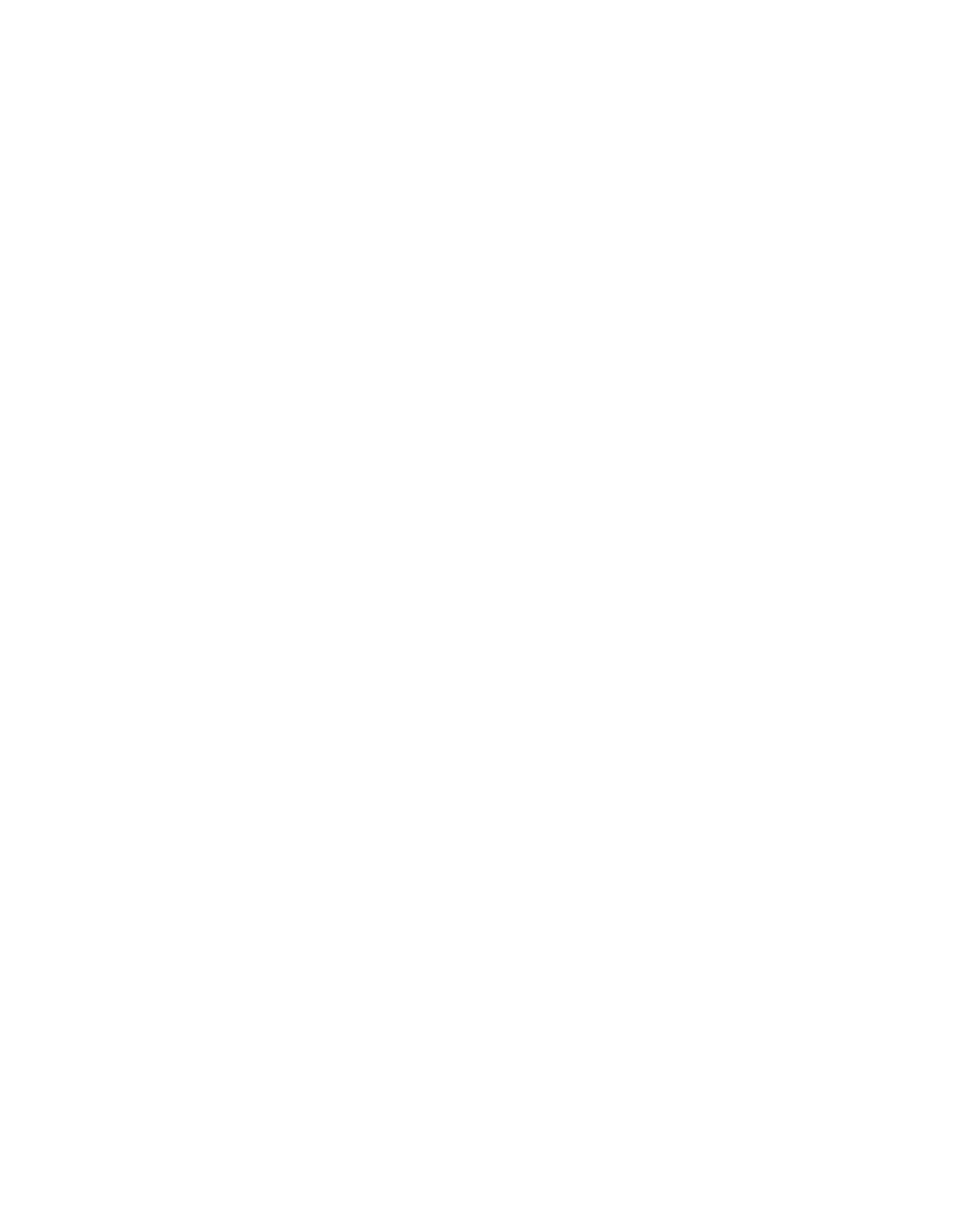# **Table of Contents**

| Summary of Implementation of SAO Recommendations to the Legislature 1                         |  |  |  |  |  |
|-----------------------------------------------------------------------------------------------|--|--|--|--|--|
|                                                                                               |  |  |  |  |  |
|                                                                                               |  |  |  |  |  |
| Three Public Hospital Districts: Valley Medical Center, Evergreen Healthcare, Stevens         |  |  |  |  |  |
| Eight Counties' Building Permit and Inspection Fees: Clark, Klickitat, Pacific, Pend Oreille, |  |  |  |  |  |
|                                                                                               |  |  |  |  |  |
|                                                                                               |  |  |  |  |  |
|                                                                                               |  |  |  |  |  |
| Use of Impact Fees in Federal Way, Olympia, Maple Valley, Redmond, and Vancouver  13          |  |  |  |  |  |
|                                                                                               |  |  |  |  |  |
|                                                                                               |  |  |  |  |  |
|                                                                                               |  |  |  |  |  |
| Washington State Department of Transportation (WSDOT): Managing and Reducing                  |  |  |  |  |  |
| Washington State Department of Transportation (WSDOT): Administration and Overhead 24         |  |  |  |  |  |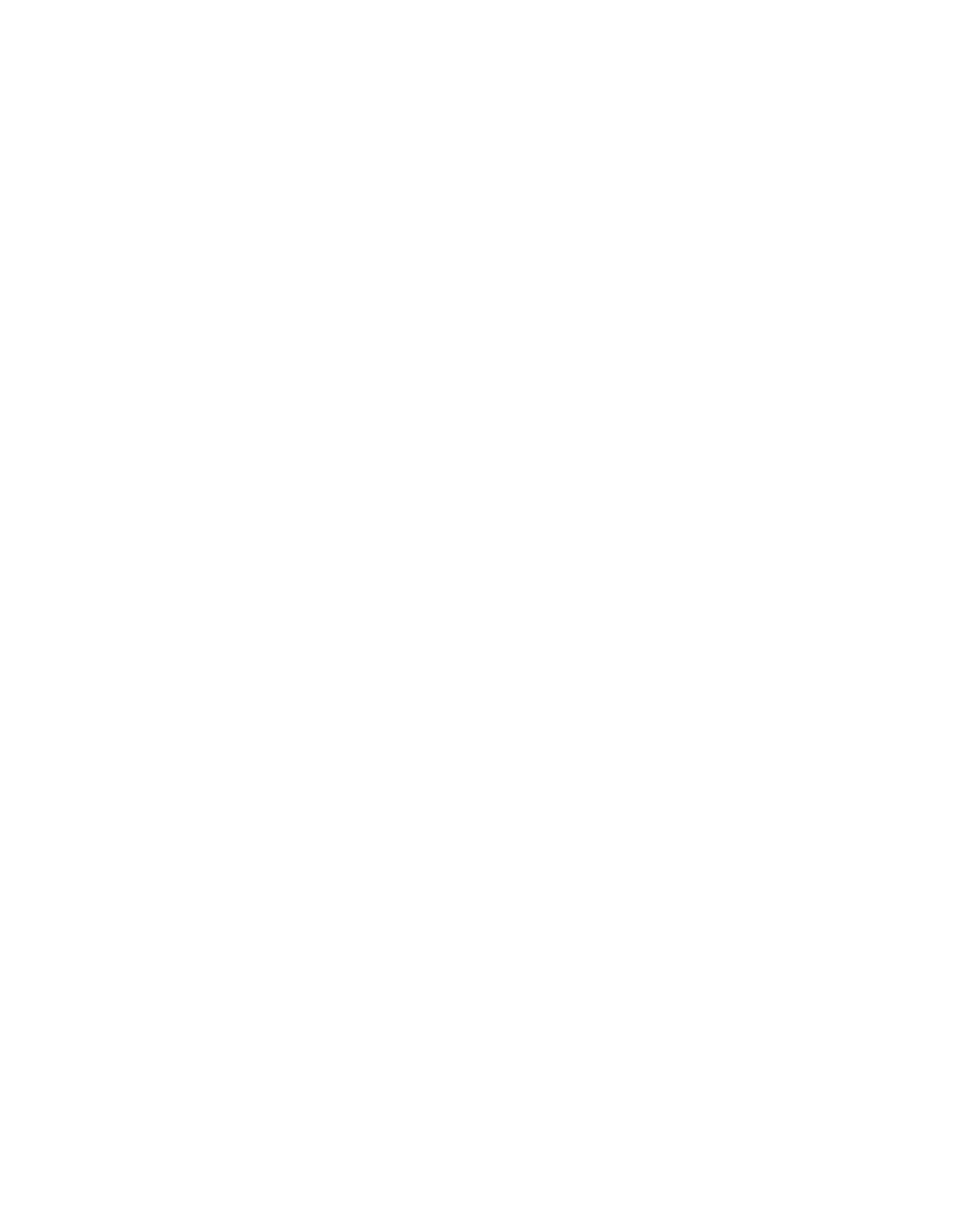# **Initiative 900 Requires JLARC Report**

In November 2005, the people of the State of Washington approved Initiative 900. The initiative directs the State Auditor's Office (SAO) to conduct performance audits of state and local government agencies.

The initiative also includes the following direction with regard to performance audits of state government: "An annual report will be submitted by the Joint Legislative Audit and Review Committee by July 1<sup>st</sup> of each year detailing the status of the legislative implementation of the State Auditor's recommendations." This report represents JLARC's compliance with this requirement for 2010.

# **Two New SAO Performance Audits with Recommendations to the Legislature Available for Legislative Consideration in the 2010 Legislative Session**

This is the fourth annual report that JLARC has released on the status of recommendations to the Legislature made by the State Auditor's performance audits. $^{\rm l}$  From May 2009, the State Auditor released two new audit reports with specific recommendations to the Legislature which were available for the Legislature's consideration during the 2010 Legislative Session. The State Auditor issued an additional seven reports during that period which did not include any specific recommendations to the Legislature.

This JLARC report provides information on the implementation status of the specific recommendations to the Legislature in those two new audits. In addition, the report includes updated information on the status of unresolved recommendations to the Legislature discussed in JLARC's previous annual reports on this topic.

# <span id="page-4-0"></span>**Summary of Implementation of SAO Recommendations to the Legislature**

Table 1 summarizes implementation of the recommendations to the Legislature in the SAO's performance audits through the 2010 Legislative Session. The table uses the following reporting categories:

- **Implemented – Adopted As Presented** Legislative action implementing an SAO recommendation in the manner that it was presented in the audit;
- **Implemented – Addressed with Different Approach** Legislative action where the Legislature addressed the issue raised in the recommendation, but via a different approach;
- **Legislature Made Different Policy Choice** Legislative action where the Legislature was aware of the recommendation and made a different policy choice than what the SAO recommended;
- **Bills Introduced on Topic But Not Adopted** Situation where individual legislators introduced bills on the topic covered in the recommendation, but the Legislature did not adopt the recommendation;
- **Other Circumstances** This category denotes recommendations where other relevant circumstances apply; and
- **No Information** No related information was available about formal action by the Legislature.

 $\overline{a}$ 

<span id="page-4-1"></span> $<sup>1</sup>$  Many of the recommendations in the SAO performance audits are directed to state or local government agencies rather than to</sup> the Legislature. This report does not provide information on implementation of those recommendations. For local governments, Initiative 900 directs that "an annual report will be submitted by the legislative body by July 1<sup>st</sup> of each year detailing the status of the legislative implementation of the State Auditor's recommendations."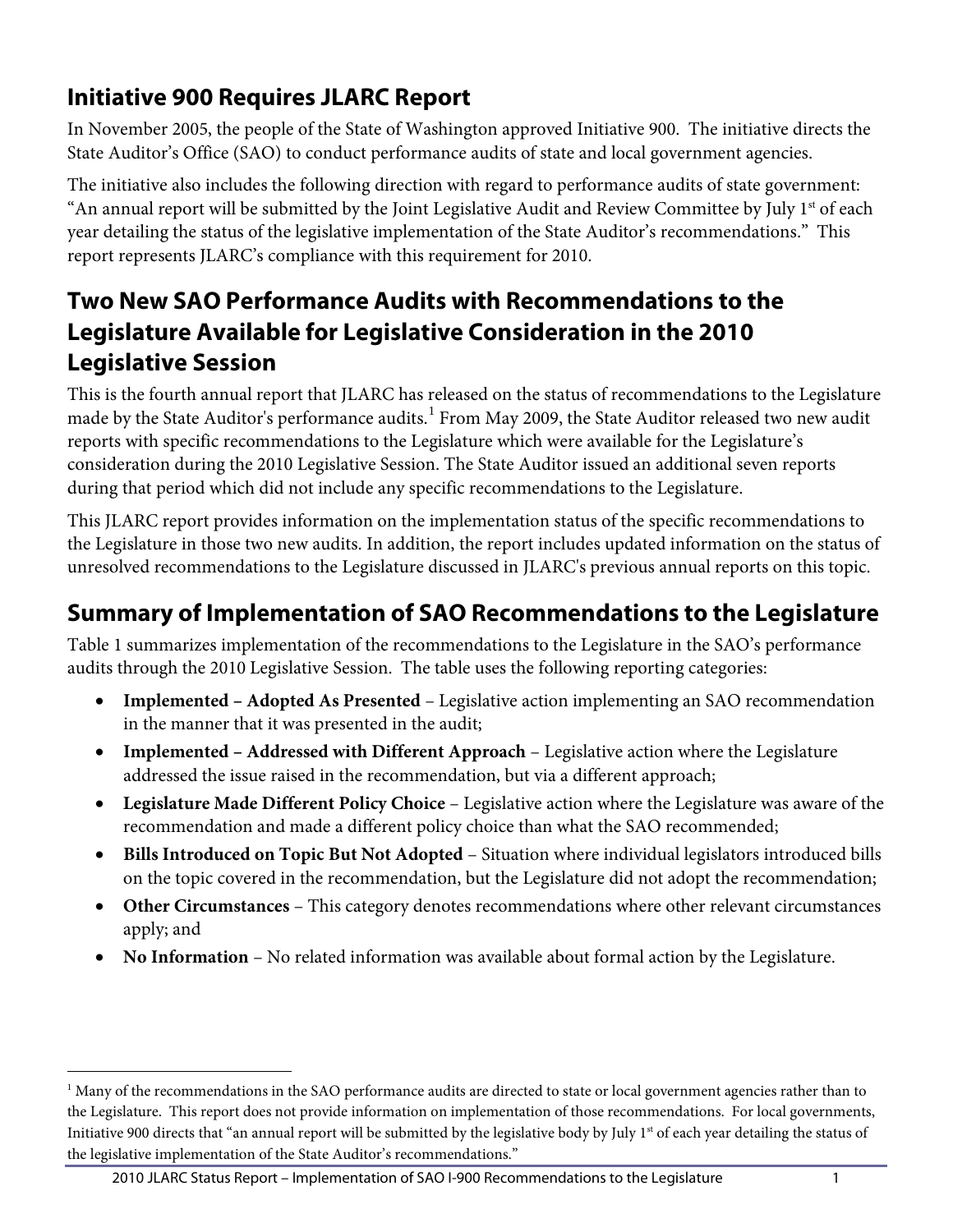| <b>Current Implementation</b><br><b>Status</b> | 2009<br><b>Recommendations</b> | 2007-08<br><b>Recommendations</b> | <b>Total</b><br><b>Recommendations</b> |
|------------------------------------------------|--------------------------------|-----------------------------------|----------------------------------------|
| Implemented:                                   |                                |                                   |                                        |
| - Adopted as Presented                         |                                | 9                                 | 9                                      |
| - Addressed with Different<br>Approach         |                                | 6                                 | 6                                      |
| Legislature Made Different<br>Policy Choice    |                                | 3                                 | 3                                      |
| Bills Introduced on Topic But<br>Not Adopted   |                                | 2                                 | 2                                      |
| <b>Other Circumstances</b>                     |                                | 9                                 | 9                                      |
| No Information                                 | 2                              | 6                                 | 8                                      |
| Total                                          | 2                              | 35                                | 37                                     |

## Table 1 – Implementation of SAO I-900 Recommendations to the Legislature: Status Following the 2010 Legislative Session

During the 2009 interim and the 2010 Legislative Session, the Legislature also held numerous public hearings and work sessions on the SAO performance audits themselves or on the subject matter covered in the SAO performance audits. Table 2 summarizes this legislative activity.

> Table 2 – Legislative Meeting Activity Directly or Indirectly Related to the Newly Issued SAO Performance Audits\*

| <b>Legislative Committee Meetings</b>                                                             | <b>Number of Meetings</b> |
|---------------------------------------------------------------------------------------------------|---------------------------|
| Legislative public hearings or work sessions<br>specifically on an SAO performance audit          |                           |
| Legislative public hearings or work sessions on the<br>topic reviewed in an SAO performance audit | 16                        |
| Total                                                                                             |                           |

\*May 2009 through June 2010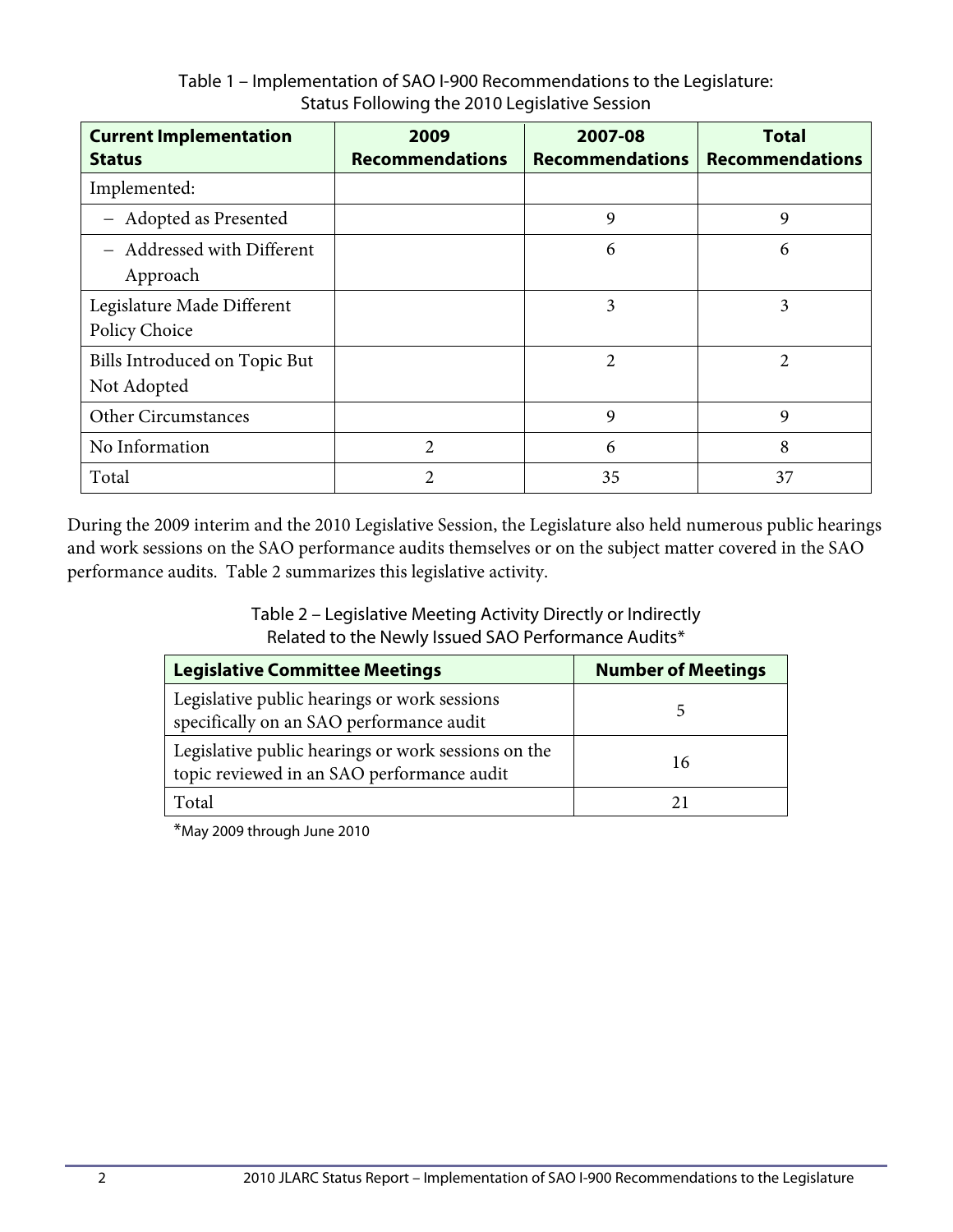# <span id="page-6-0"></span>**Detail on Specific SAO Recommendations to the Legislature**

What follows are details on the specific recommendations to the Legislature in the two newly issued SAO performance audits available for the Legislature's consideration in the 2010 Legislative Session. It also includes an update on the status of recommendations to the Legislature in previously issued SAO performance audits that had not been resolved at the time of our last report on this topic. For each of these performance audits, this JLARC report provides:

- A brief summary of the subject of the performance audit;
- The text of each recommendation to the Legislature;
- The current implementation status for each recommendation;
- Identification of related legislation; and
- Where appropriate, a comment section to provide additional explanation/context about the Legislature's actions or the categorization of implementation status.

Each section ends with reporting on any additional legislative activity during the 2009 interim and the 2010 Legislative Session, such as public hearings, work sessions, and related budget activity. The audit reports are grouped by year and listed in the order in which the State Auditor released them.

Initiative 900 also states that "justification must be provided for recommendations not implemented." Since no individual or entity can singularly speak to the reason for legislative action or inaction, JLARC's auditors could not identify sufficient and appropriate evidence to make definitive conclusions about why recommendations have not been implemented to date. However, the information provided in the comment sections does, in some cases, provide a context for the Legislature's actions.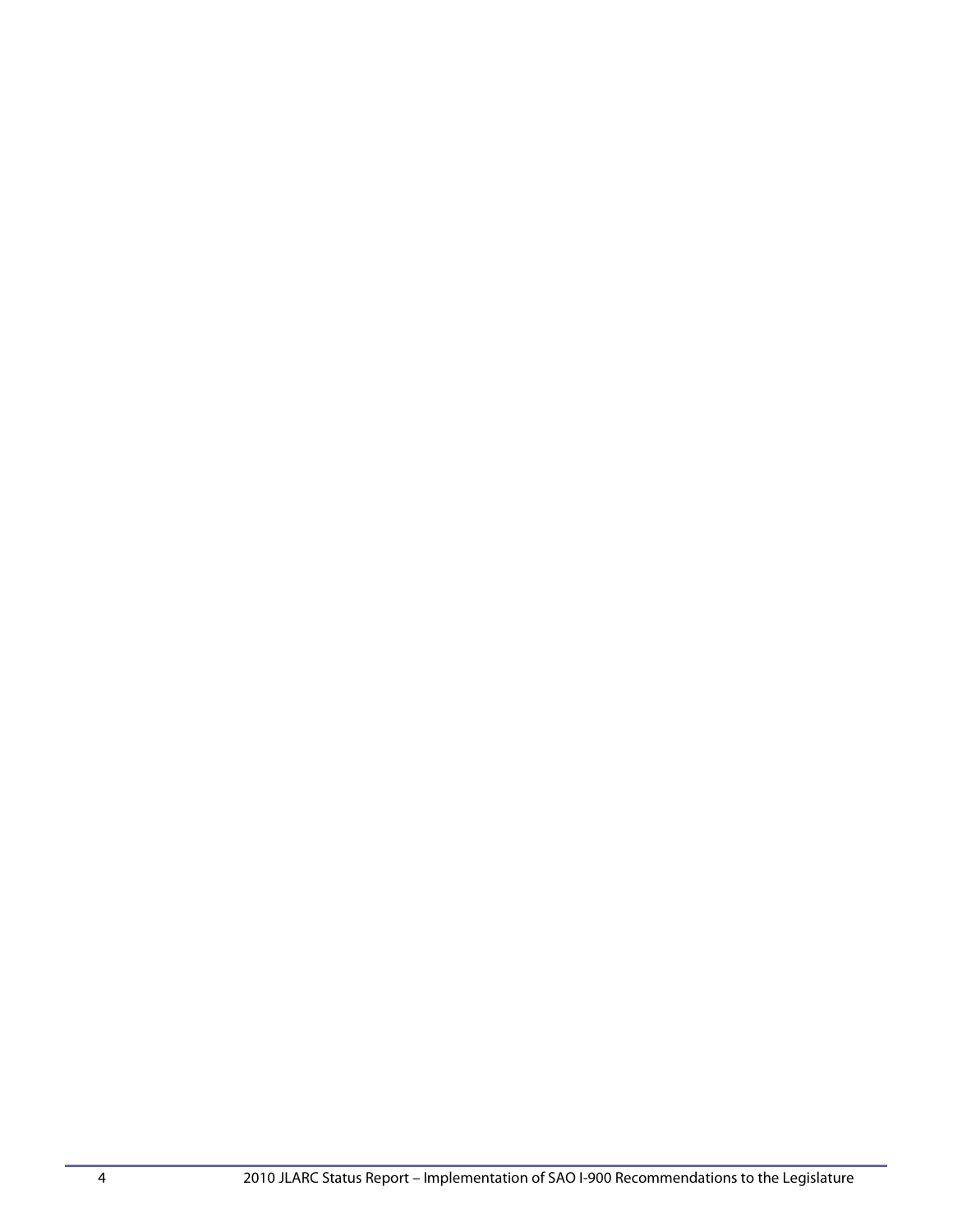# <span id="page-8-1"></span><span id="page-8-0"></span>**Newly Issued 2009 Recommendations**

# **Three Public Hospital Districts: Valley Medical Center, Evergreen Healthcare, Stevens Hospital Released November 12, 2009**

## *About the audit:*

This audit focused on the three largest public hospital districts in the state: King County Public Hospital District 1 (Valley Medical Center); King County Public Hospital District 2 (Evergreen Healthcare); and Snohomish County Public Hospital District 2 (Stevens Hospital). The audit objective was to determine whether opportunities for improvement existed in the following areas of hospital operations for the three districts: transparency and citizen outreach; process and procedures used in negotiating and determining CEO compensation and severance; nursing and administrative staffing levels; procurement and inventory management related to medical supplies; and construction reporting and monitoring. The audit includes one directive to the Legislature.

| <b>SAO Recommendation to the Legislature:</b>                                                                                      |                                           |  |  |  |  |  |
|------------------------------------------------------------------------------------------------------------------------------------|-------------------------------------------|--|--|--|--|--|
| The Legislature should amend state law to explicitly limit<br>gifts and compensation to physicians from vendor<br>representatives. | <b>Implementation status:</b>             |  |  |  |  |  |
|                                                                                                                                    | Adopted as presented                      |  |  |  |  |  |
|                                                                                                                                    | Addressed with different approach         |  |  |  |  |  |
|                                                                                                                                    | Made different policy choice              |  |  |  |  |  |
|                                                                                                                                    | Bills introduced on topic but not adopted |  |  |  |  |  |
|                                                                                                                                    | Other circumstances                       |  |  |  |  |  |
|                                                                                                                                    | $\vee$ No information                     |  |  |  |  |  |
| <b>2010 Related Legislation:</b>                                                                                                   |                                           |  |  |  |  |  |
|                                                                                                                                    |                                           |  |  |  |  |  |

|                         | Bill #           | <b>Bill</b><br><b>Introduced</b> | <b>Out of Policy</b><br><b>Committee</b> | <b>Out of House</b><br>of Origin | <b>Passed</b><br>Legislature | <b>Signed by</b><br>Governor |  |
|-------------------------|------------------|----------------------------------|------------------------------------------|----------------------------------|------------------------------|------------------------------|--|
| No related legislation. |                  |                                  |                                          |                                  |                              |                              |  |
|                         | <b>Comments:</b> |                                  |                                          |                                  |                              |                              |  |

The federal Patient Protection and Affordable Care Act, which became law on March 30, 2010, includes reporting on payments or other transfers of value to doctors or hospitals from manufacturers of drugs, devices, biological products or medical supplies covered by Medicare or Medicaid.

#### **Additional 2010 Legislative Action:**

 $\triangleright$  JLARC held an I-900 public hearing on 12/1/09.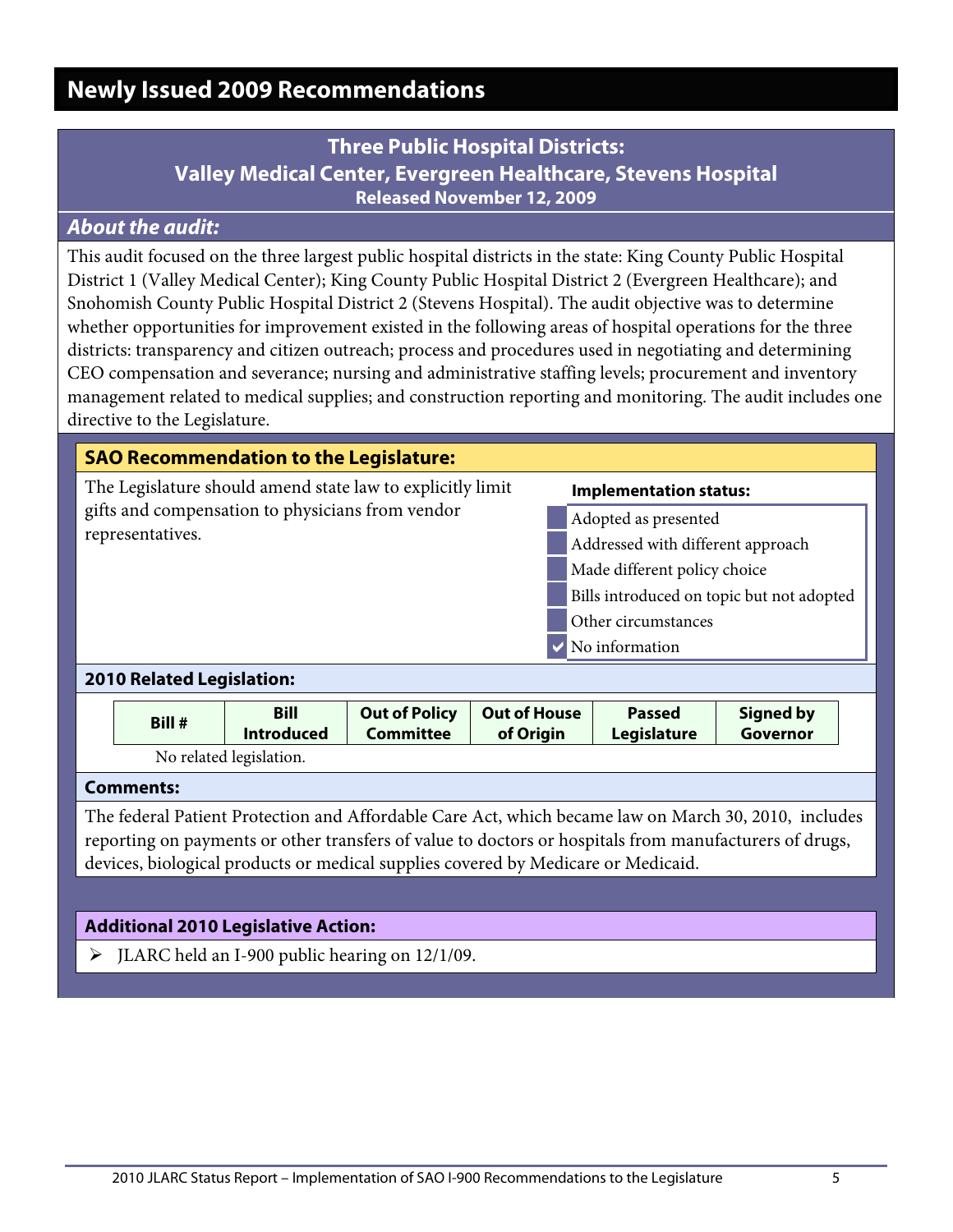## <span id="page-9-0"></span>**Eight Counties' Building Permit and Inspection Fees: Clark, Klickitat, Pacific, Pend Oreille, Skamania, Walla Walla, Whatcom, Yakima Released December 29, 2009**

## *About the audit:*

As required by legislation enacted in 2009 (SB 5120), this audit focused on the reasonableness of building and inspection fees imposed by eight counties in the state. The audit includes one directive to the Legislature.

## **SAO Recommendation to the Legislature:**

The Legislature should develop legislation that:

- Allows for thresholds of working capital from surplus building permit revenues;
- Defines building permit processing activities and allowable expenses; and
- Specifically allows for appropriate indirect costs for all permit types.

#### **Implementation status:**

- Adopted as presented
- Addressed with different approach
- Made different policy choice
- Bills introduced on topic but not adopted
- Other circumstances
- **V** No information

#### **2010 Related Legislation:**

| Bill # | Bill                    | <b>Out of Policy</b> | Out of House | <b>Passed</b> | <b>Signed by</b> |
|--------|-------------------------|----------------------|--------------|---------------|------------------|
|        | <b>Introduced</b>       | Committee            | of Origin    | Legislature   | Governor         |
|        | No related legislation. |                      |              |               |                  |

- The Local Government & Housing Committee held a work session on 12/4/10: Reasonableness of Building Permit Fees, SAO.
- $\triangleright$  JLARC held an I-900 public hearing on 1/5/10.
- The Senate Government Operations & Elections Committee held a work session on 1/14/10: Agriculture Structures Fees Study Update, SAO.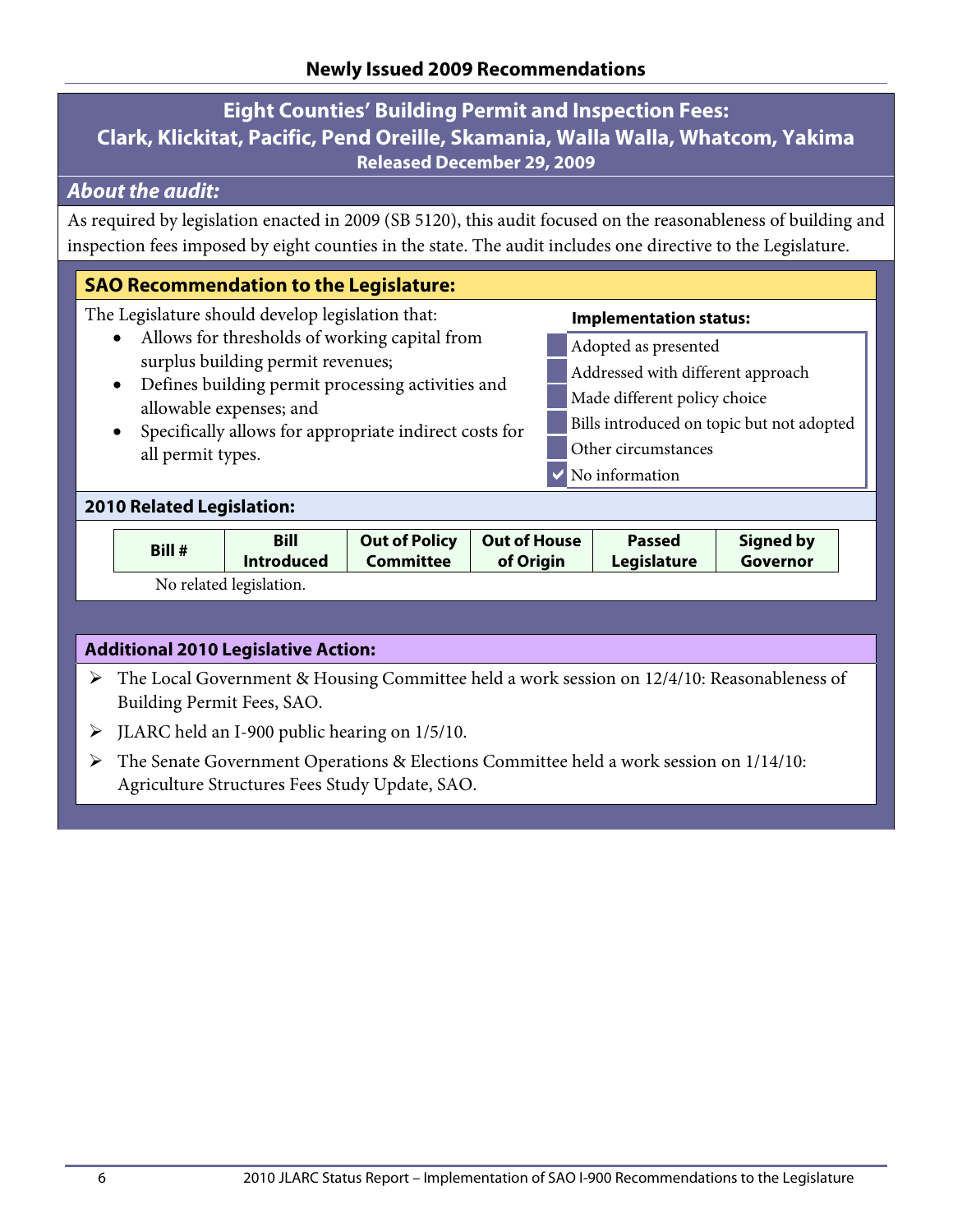# <span id="page-10-1"></span><span id="page-10-0"></span>**Previously Unresolved 2008 Recommendations**

## **Open Public Records Practices at 30 Government Entities Released May 19, 2008**

## *About the audit:*

This audit was designed to answer the following question: How effective were 10 selected cities, 10 selected counties, and 10 selected state agencies at responding to 10 public record requests in a prompt and cooperative manner? An overarching recommendation from the audit includes one directive to the Legislature.

| <b>SAO Recommendation to the Legislature:</b>                                                                                                                                                                                                                          |                                                                                         |                                  |                                          |                                  |                                     |                              |  |  |  |  |
|------------------------------------------------------------------------------------------------------------------------------------------------------------------------------------------------------------------------------------------------------------------------|-----------------------------------------------------------------------------------------|----------------------------------|------------------------------------------|----------------------------------|-------------------------------------|------------------------------|--|--|--|--|
|                                                                                                                                                                                                                                                                        | The Legislature should provide funding to the Attorney<br><b>Implementation status:</b> |                                  |                                          |                                  |                                     |                              |  |  |  |  |
| General's Office to establish and maintain a public records<br>Adopted as presented<br>training curriculum.<br>Addressed with different approach<br>Made different policy choice<br>Bills introduced on topic but not adopted<br>Other circumstances<br>No information |                                                                                         |                                  |                                          |                                  |                                     |                              |  |  |  |  |
|                                                                                                                                                                                                                                                                        | <b>2009 Related Legislation:</b>                                                        |                                  |                                          |                                  |                                     |                              |  |  |  |  |
|                                                                                                                                                                                                                                                                        | Bill #                                                                                  | <b>Bill</b><br><b>Introduced</b> | <b>Out of Policy</b><br><b>Committee</b> | <b>Out of House</b><br>of Origin | <b>Passed</b><br><b>Legislature</b> | <b>Signed by</b><br>Governor |  |  |  |  |
|                                                                                                                                                                                                                                                                        |                                                                                         | No related legislation.          |                                          |                                  |                                     |                              |  |  |  |  |
| <b>2010 Related Legislation:</b>                                                                                                                                                                                                                                       |                                                                                         |                                  |                                          |                                  |                                     |                              |  |  |  |  |
|                                                                                                                                                                                                                                                                        | Bill #                                                                                  | <b>Bill</b><br><b>Introduced</b> | <b>Out of Policy</b><br><b>Committee</b> | <b>Out of House</b><br>of Origin | <b>Passed</b><br><b>Legislature</b> | <b>Signed by</b><br>Governor |  |  |  |  |
|                                                                                                                                                                                                                                                                        | No related legislation.                                                                 |                                  |                                          |                                  |                                     |                              |  |  |  |  |

#### **Comments:**

In 2005, the state's Attorney General established the position of Open Government Ombudsman within the Attorney General's Office. The Ombudsman assists the public and state and local agencies with open-government questions, training, policy, and litigation. Training is primarily the duty of agencies subject to the Public Records Act.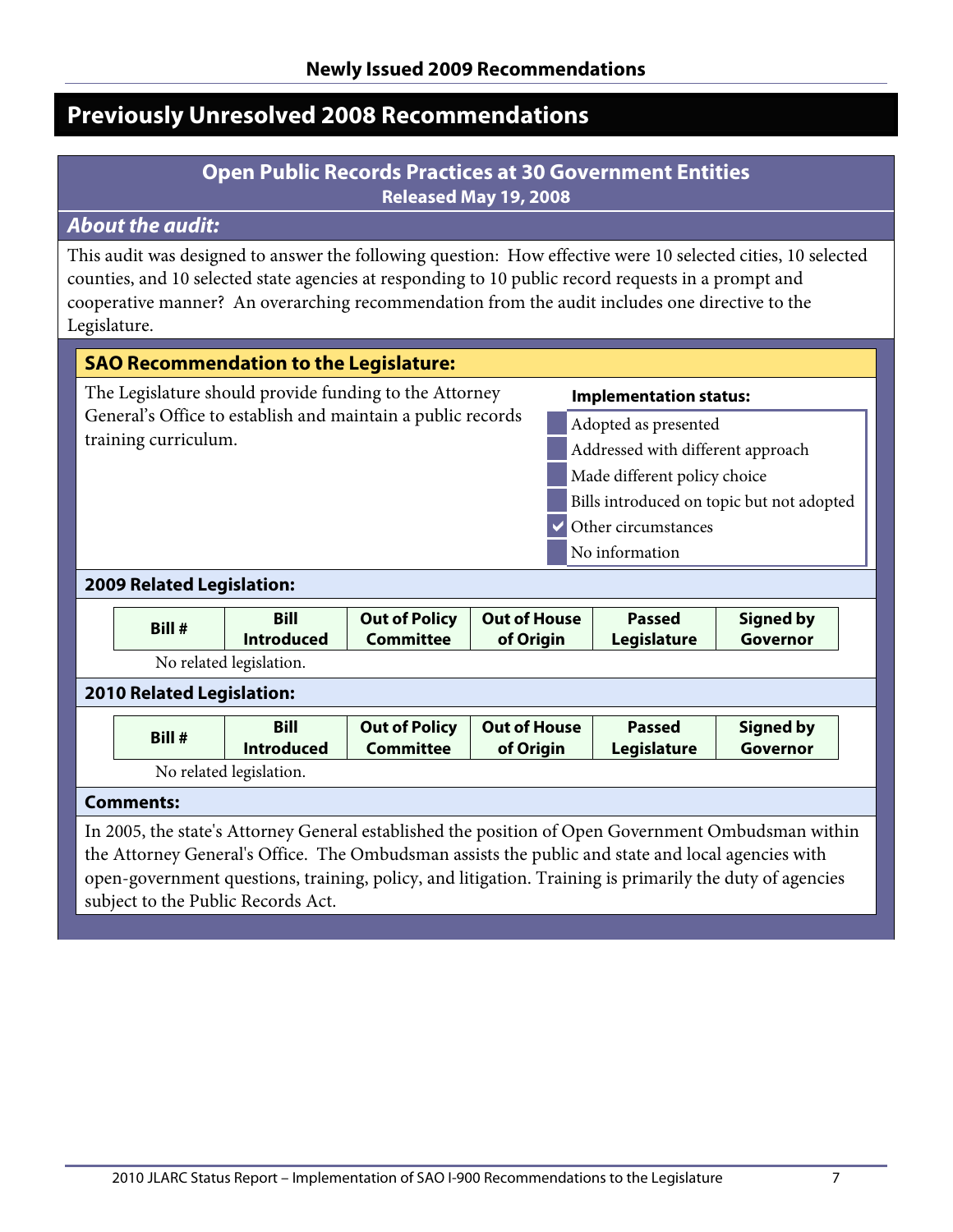## **Open Public Records Practices at 30 Government Entities Released May 19, 2008**

- The 2010 Supplemental Operating Budget (ESSB 6444) eliminated funding for the Public Records Exemptions Accountability Committee (also referred to as the Sunshine Committee) for fiscal year 2011. In addition, under E2SHB 2617 of 2010, the committee's members are not eligible for reimbursement of any subsistence, lodging, or travel expenses for fiscal year 2011. The Public Records Exemptions Accountability Committee, which reviews all exemptions to the Public Disclosure Act on an annual basis and makes recommendations to repeal or amend exemptions to the Public Records Act, continues to meet.
- HB 2736 and SB 6383 of 2010, which were not enacted, would have established an independent office of open records to provide: information and training relating to the implementation and enforcement of the Public Records Act; impartial administrative reviews of appeals under the Public Records Act; and an annual report on its activities and findings to the Governor and the Legislature, including any recommendations for legislation.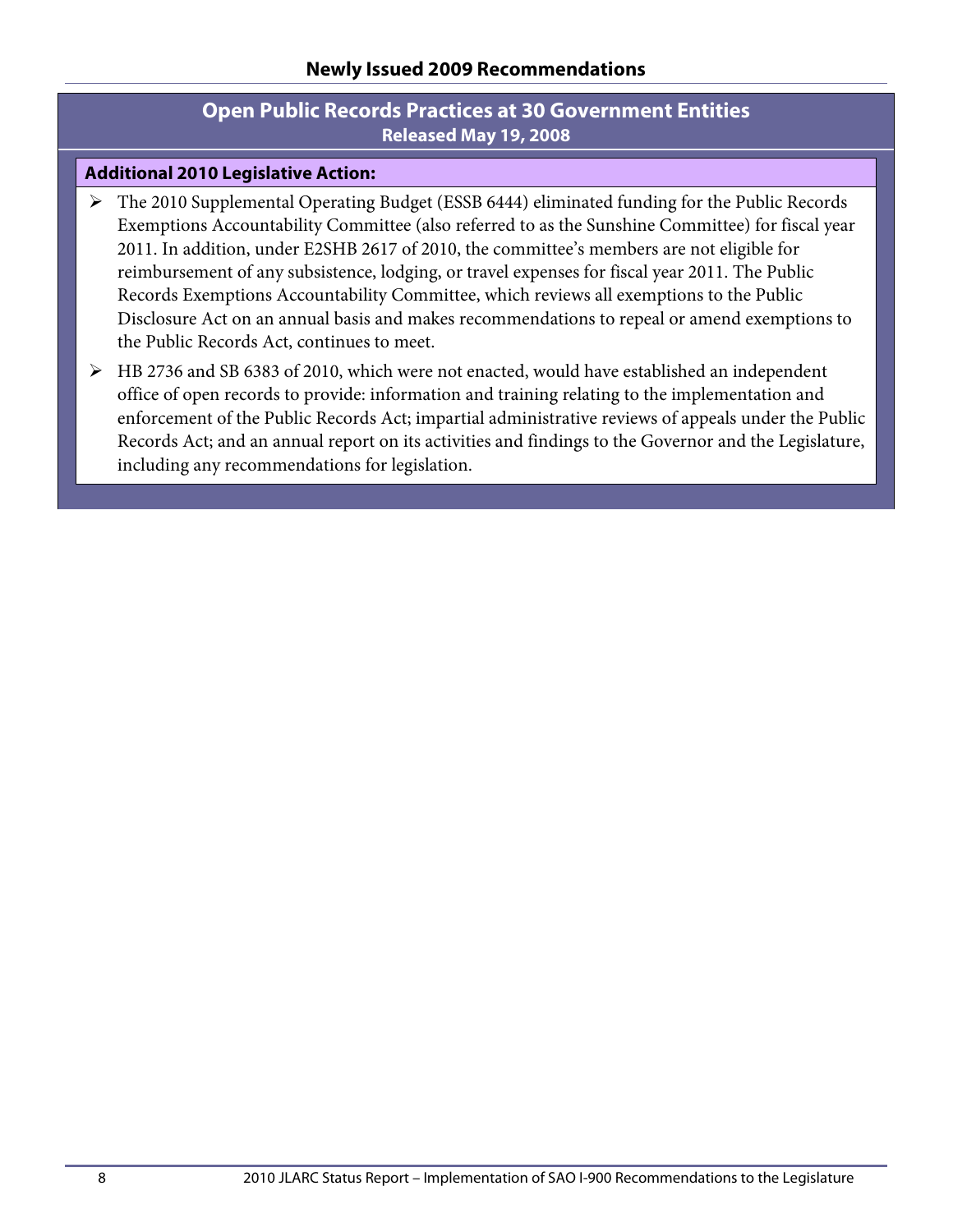## **School Districts' Administration and Support Services Released September 30, 2008**

## <span id="page-12-0"></span>*About the audit:*

This audit was designed to answer the following questions at the 10 largest school districts in Washington:

- How economical are each school district's administrative operations, administrative costs, administrative salaries, and administrative staffing levels? If not economical, what is the impact on costs and resources?
- How efficient are each school district's administrative operations? If not efficient, what is the impact on cost and available resources?

The audit includes three recommendations to the Legislature, one of which was already resolved and the remaining two of which are included below.

## **SAO Recommendation to the Legislature:**

A review is necessary at the state level to determine if the process to approve funds for planning, design, and construction is too lengthy and could be shortened. This would reduce the need and time for housing students in portables statewide.

#### **Implementation status:**

- Adopted as presented
- Addressed with different approach
- Made different policy choice
- Bills introduced on topic but not adopted
- Other circumstances
- No information

#### **2009 Related Legislation:**

|                                                             | Bill # | <b>Bill</b><br><b>Introduced</b> | <b>Out of Policy</b><br><b>Committee</b> | <b>Out of House</b><br>of Origin | <b>Passed</b><br>Legislature | <b>Signed by</b><br>Governor |  |  |
|-------------------------------------------------------------|--------|----------------------------------|------------------------------------------|----------------------------------|------------------------------|------------------------------|--|--|
| No related legislation.<br><b>2010 Related Legislation:</b> |        |                                  |                                          |                                  |                              |                              |  |  |
|                                                             | Bill # | <b>Bill</b><br><b>Introduced</b> | <b>Out of Policy</b><br><b>Committee</b> | <b>Out of House</b><br>of Origin | <b>Passed</b><br>Legislature | <b>Signed by</b><br>Governor |  |  |
| No related legislation.                                     |        |                                  |                                          |                                  |                              |                              |  |  |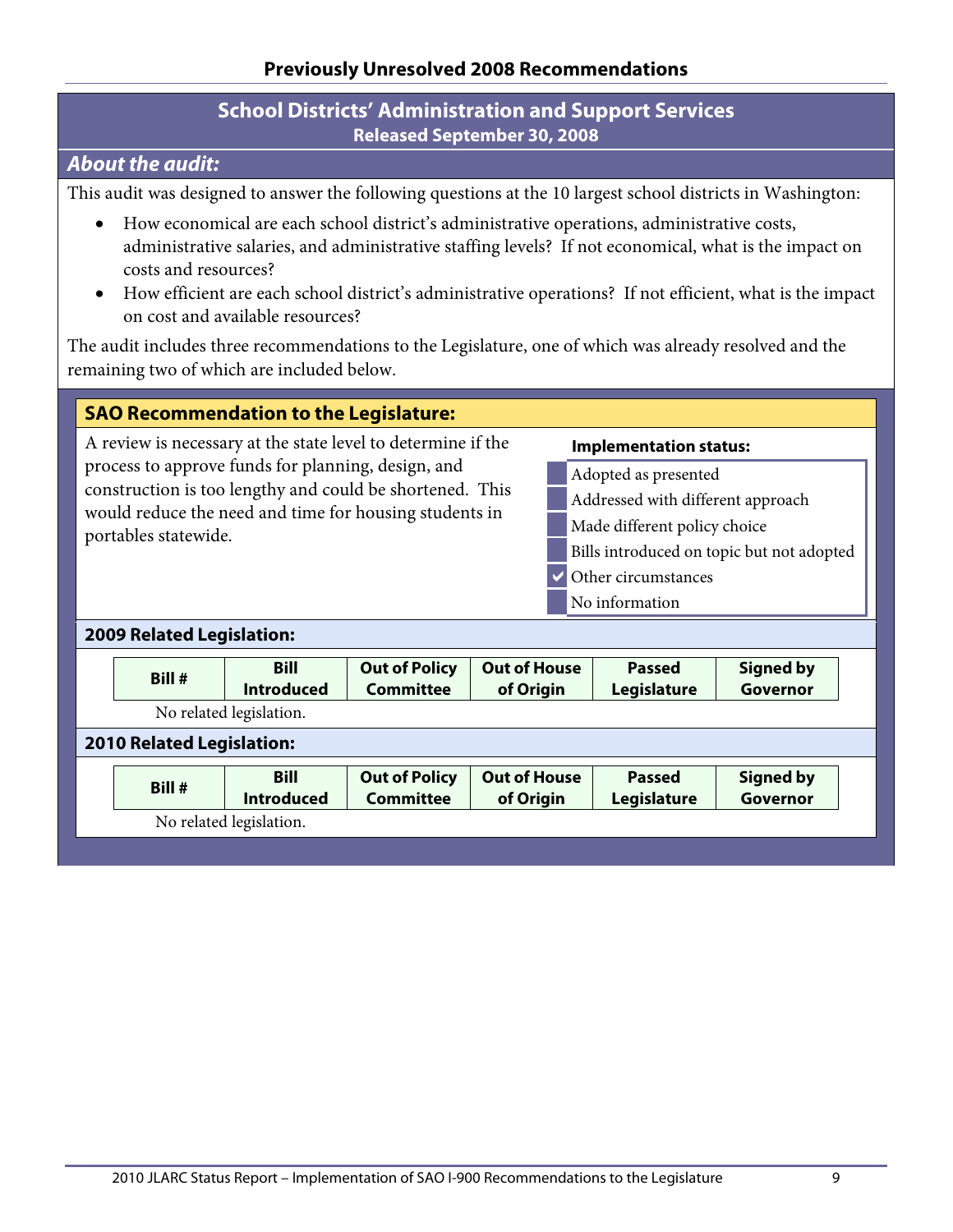## **School Districts' Administration and Support Services Released September 30, 2008**

#### **Comments:**

The Joint Legislative Task Force on School Construction Funding, which was created through the 2007- 09 Capital Budget (ESHB 1092), was required to review: statutory provisions regarding the funding of school construction projects; eligibility requirements and distribution formulas for the state's school construction assistance grant program; flexibility needed in the system to address diverse district and geographic needs including, but not limited to, the construction needs unique to high growth areas, as well as the needs of school districts that have experienced consecutive school levy failures; and potential revenue sources and alternative funding mechanisms for school construction. Although the task force has not directly addressed the SAO recommendation on the length of the funding approval process, it has addressed a number of funding issues. In addition, the task force received testimony regarding the State Auditor's performance audit, "Opportunities for the State to Help School Districts Minimize the Costs and Interest Paid on Bond Debt," issued in August 2009.

The SAO audit does not refer to the Joint Legislative Task Force on School Construction Funding.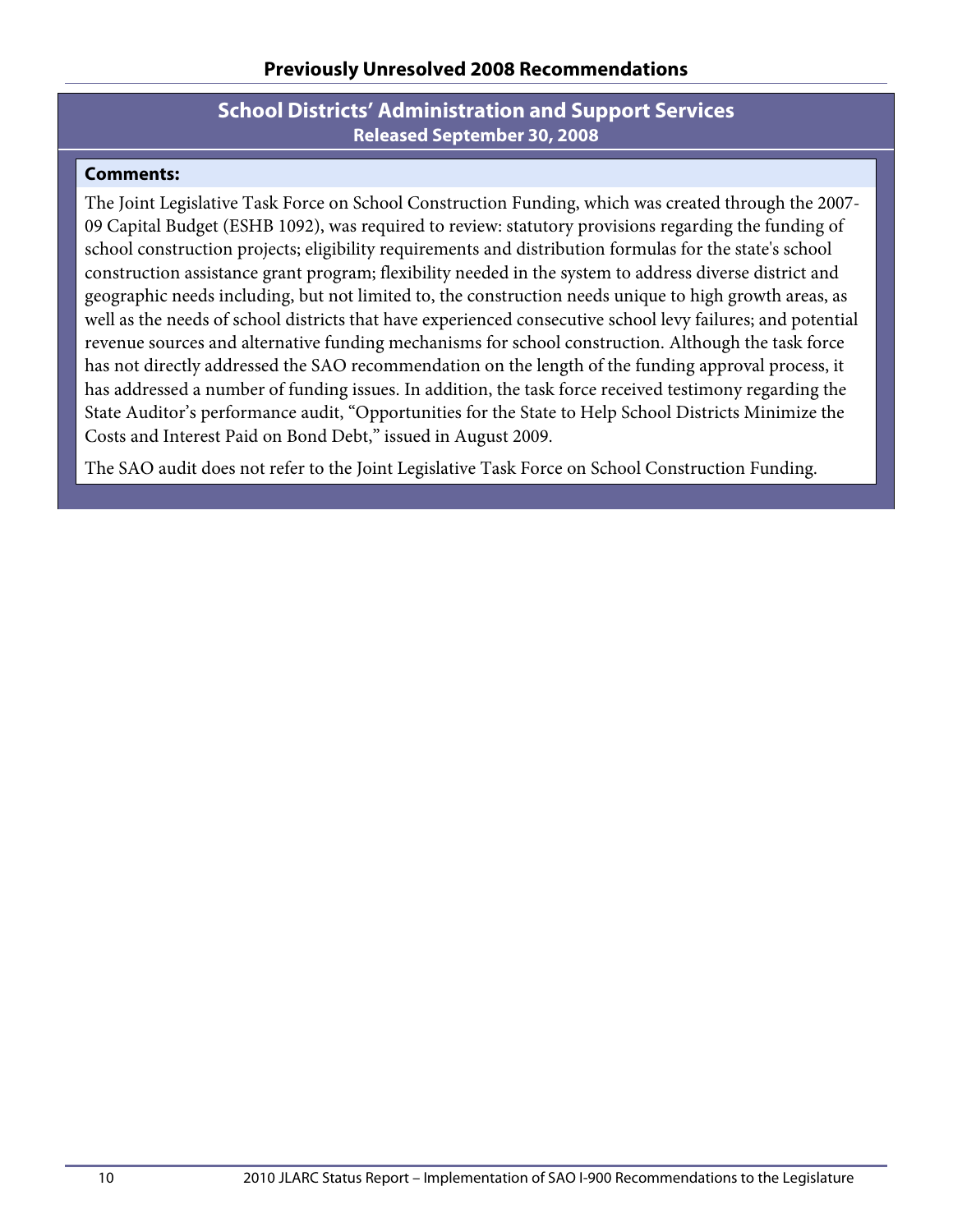## **Previously Unresolved 2008 Recommendations**

| <b>School Districts' Administration and Support Services</b><br><b>Released September 30, 2008</b>                                                                                                                                                                                                                                                                                                                                          |        |                                  |                                          |                                  |                                     |                              |  |  |  |
|---------------------------------------------------------------------------------------------------------------------------------------------------------------------------------------------------------------------------------------------------------------------------------------------------------------------------------------------------------------------------------------------------------------------------------------------|--------|----------------------------------|------------------------------------------|----------------------------------|-------------------------------------|------------------------------|--|--|--|
| <b>SAO Recommendation to the Legislature:</b>                                                                                                                                                                                                                                                                                                                                                                                               |        |                                  |                                          |                                  |                                     |                              |  |  |  |
| To more accurately capture program cost, the Legislature<br><b>Implementation status:</b><br>should authorize the optional use of enterprise funds to<br>Adopted as presented<br>account for the school districts' business-like activities.<br>Addressed with different approach<br>Made different policy choice<br>Bills introduced on topic but not adopted<br>Other circumstances<br>No information<br><b>2009 Related Legislation:</b> |        |                                  |                                          |                                  |                                     |                              |  |  |  |
|                                                                                                                                                                                                                                                                                                                                                                                                                                             | Bill # | <b>Bill</b><br><b>Introduced</b> | <b>Out of Policy</b><br><b>Committee</b> | <b>Out of House</b><br>of Origin | <b>Passed</b><br><b>Legislature</b> | <b>Signed by</b><br>Governor |  |  |  |
|                                                                                                                                                                                                                                                                                                                                                                                                                                             |        | No related legislation.          |                                          |                                  |                                     |                              |  |  |  |
| <b>2010 Related Legislation:</b>                                                                                                                                                                                                                                                                                                                                                                                                            |        |                                  |                                          |                                  |                                     |                              |  |  |  |
|                                                                                                                                                                                                                                                                                                                                                                                                                                             | Bill # | <b>Bill</b><br><b>Introduced</b> | <b>Out of Policy</b><br><b>Committee</b> | <b>Out of House</b><br>of Origin | <b>Passed</b><br>Legislature        | <b>Signed by</b><br>Governor |  |  |  |
|                                                                                                                                                                                                                                                                                                                                                                                                                                             |        | No related legislation.          |                                          |                                  |                                     |                              |  |  |  |

- The Senate Economic Development, Trade & Innovation Committee held a work session on 12/3/09: Review of School Districts' Strategic Planning in Response to State Auditor's Performance Audit.
- As required by the 2009-11 Capital Budget (ESHB 1216), the Office of Superintendent of Public Instruction issued a report to the Legislature on the "School District Capital Construction Reimbursement Claim Process."
- The 2010 Supplemental Operating Budget (ESSB 6444) requires the Superintendent of Public Instruction to share best practices with school districts regarding strategies for increasing efficiencies and economies of scale in school district noninstructional operations through shared service arrangements, school district cooperatives, and other practices.
- $\triangleright$  ESSB 6604 of 2010, which was enacted, reduces the school district requirements for providing student learning plans.
- $\triangleright$  HB 2868 of 2010, which was not enacted, would have revised school district bidding procedures for purchases and public works projects.
- HB 2885 of 2010, which was not enacted, would have eased numerous school district requirements.
- SHB 3039, ESHB 3182, and SB 6519 of 2010, which were not enacted, would have eased school requirements relating to truancy.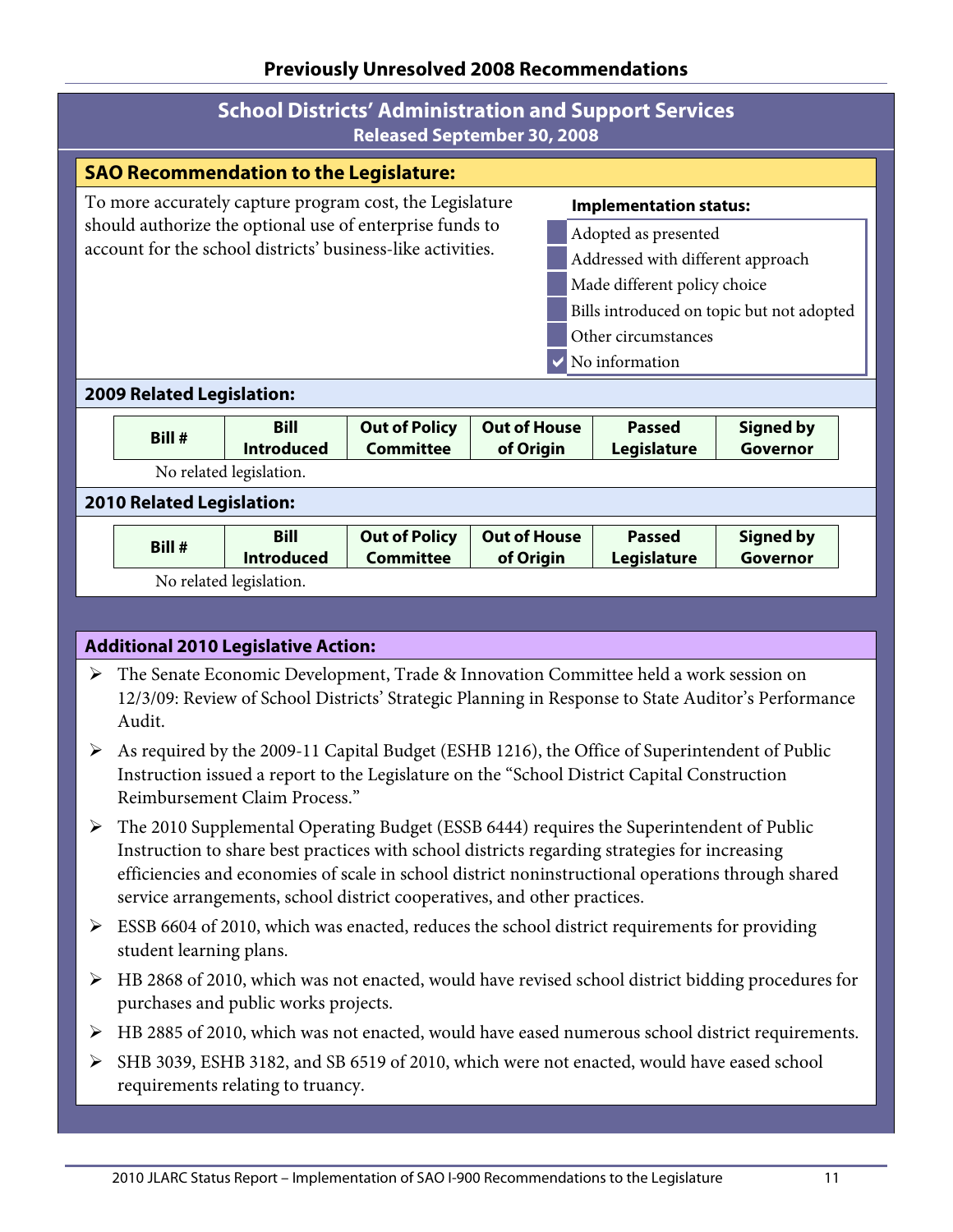## **School Districts' Administration and Support Services Released September 30, 2008**

SSB 6494 of 2010, which was not enacted, would have required the Department of Health and the State Board of Health to revise their rules pertaining to primary and secondary school facilities to eliminate rules that are obsolete or not specifically funded or implemented.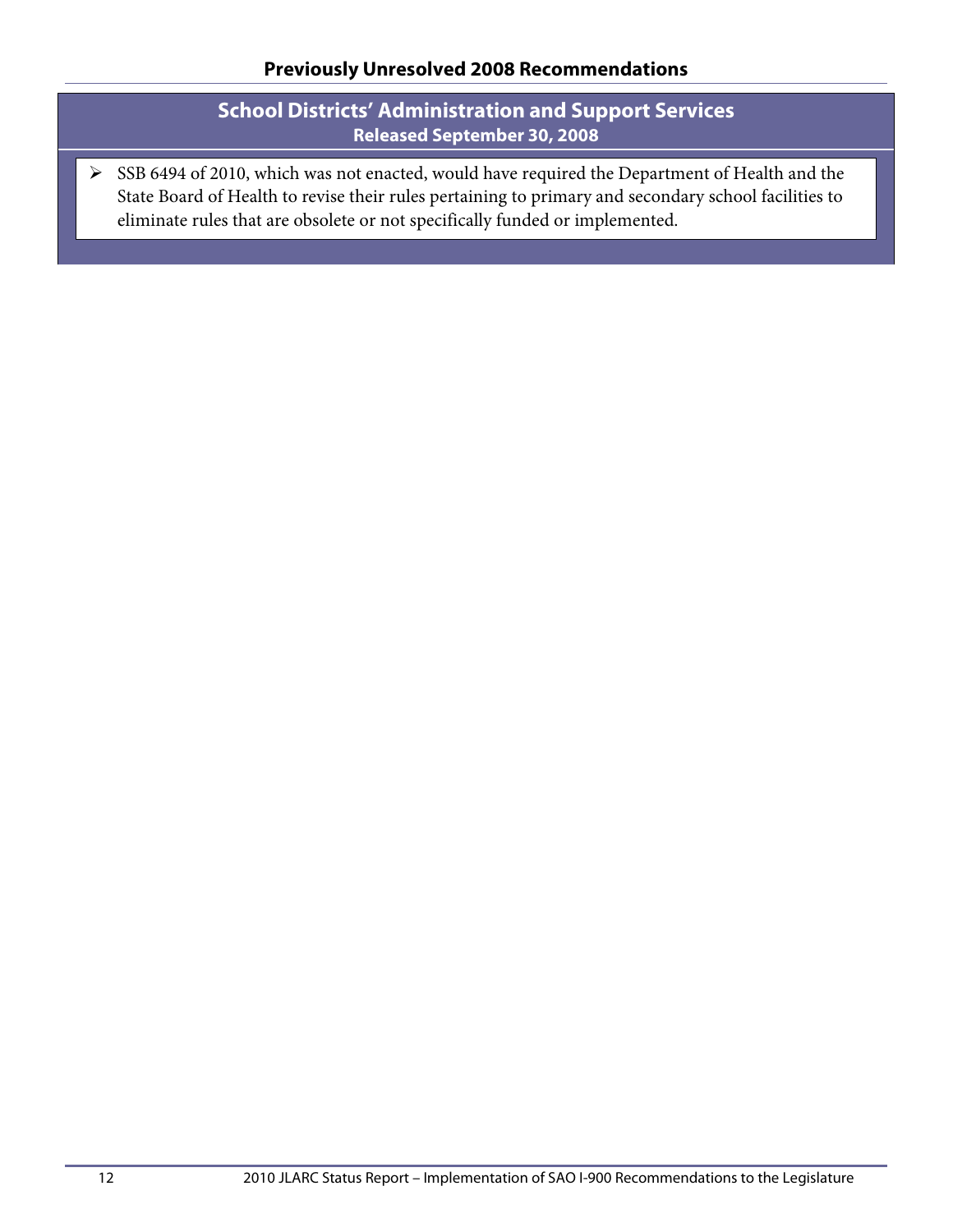# **Use of Impact Fees in Federal Way, Olympia, Maple Valley, Redmond, and Vancouver Released October 14, 2008**

# <span id="page-16-0"></span>*About the audit:*

This audit was designed to determine 1) the method each city uses to calculate impact fees based on the direction in state law; 2) how each city demonstrates that these fees are appropriate; and 3) how effectively each city uses impact fees to pay for public facilities that a) correspond to the demand for public facilities from new development, and b) benefit new development proportionate to its share of the financing of new or expanded facilities; and are consistent with a comprehensive plan or a capital element of a comprehensive land use plan that has been adopted in accordance with state law. The audit includes two recommendations to the Legislature.

| <b>SAO Recommendation to the Legislature:</b>                                                                                                                                              |                                  |                                                    |                      |                                           |                              |                                   |  |
|--------------------------------------------------------------------------------------------------------------------------------------------------------------------------------------------|----------------------------------|----------------------------------------------------|----------------------|-------------------------------------------|------------------------------|-----------------------------------|--|
| The Legislature should amend RCW 82.02.090 to better<br><b>Implementation status:</b>                                                                                                      |                                  |                                                    |                      |                                           |                              |                                   |  |
|                                                                                                                                                                                            |                                  | define capital facilities and alleviate ambiguity. |                      | Adopted as presented                      |                              |                                   |  |
|                                                                                                                                                                                            |                                  |                                                    |                      |                                           |                              | Addressed with different approach |  |
|                                                                                                                                                                                            |                                  |                                                    |                      |                                           | Made different policy choice |                                   |  |
|                                                                                                                                                                                            |                                  |                                                    |                      | Bills introduced on topic but not adopted |                              |                                   |  |
| Other circumstances                                                                                                                                                                        |                                  |                                                    |                      |                                           |                              |                                   |  |
| No information                                                                                                                                                                             |                                  |                                                    |                      |                                           |                              |                                   |  |
| <b>2009 Related Legislation:</b>                                                                                                                                                           |                                  |                                                    |                      |                                           |                              |                                   |  |
|                                                                                                                                                                                            | Bill #                           | Bill                                               | <b>Out of Policy</b> | <b>Out of House</b>                       | <b>Passed</b>                | <b>Signed by</b>                  |  |
|                                                                                                                                                                                            |                                  | <b>Introduced</b><br>No related legislation.       | <b>Committee</b>     | of Origin                                 | Legislature                  | Governor                          |  |
|                                                                                                                                                                                            |                                  |                                                    |                      |                                           |                              |                                   |  |
|                                                                                                                                                                                            | <b>2010 Related Legislation:</b> |                                                    |                      |                                           |                              |                                   |  |
| <b>Bill</b><br><b>Out of Policy</b><br><b>Out of House</b><br><b>Passed</b><br><b>Signed by</b><br>Bill #<br><b>Introduced</b><br><b>Committee</b><br>Legislature<br>of Origin<br>Governor |                                  |                                                    |                      |                                           |                              |                                   |  |
| No related legislation.                                                                                                                                                                    |                                  |                                                    |                      |                                           |                              |                                   |  |
|                                                                                                                                                                                            |                                  |                                                    |                      |                                           |                              |                                   |  |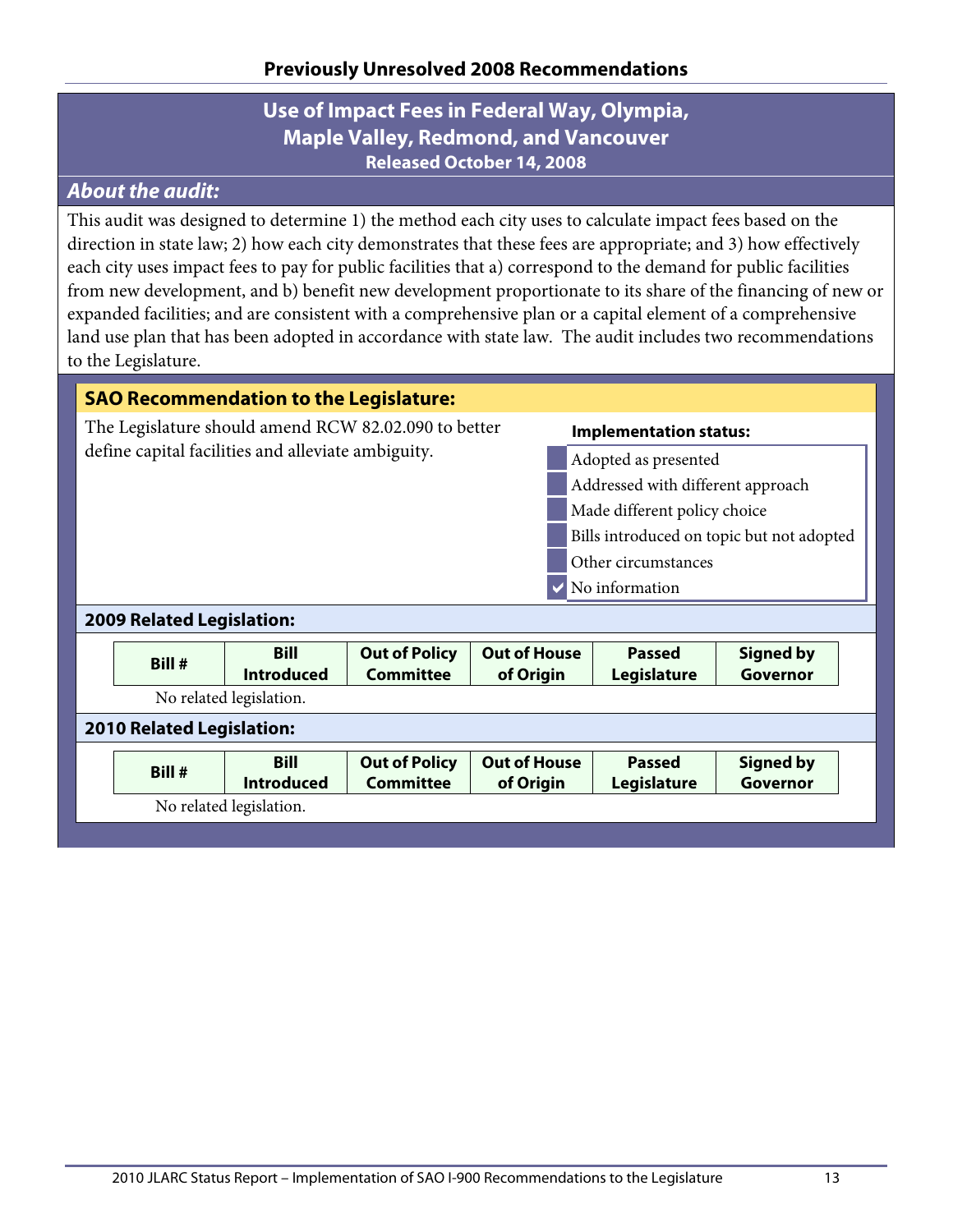## **Previously Unresolved 2008 Recommendations**

| Use of Impact Fees in Federal Way, Olympia,<br><b>Maple Valley, Redmond, and Vancouver</b><br><b>Released October 14, 2008</b> |                                           |  |  |  |  |
|--------------------------------------------------------------------------------------------------------------------------------|-------------------------------------------|--|--|--|--|
| <b>SAO Recommendation to the Legislature:</b>                                                                                  |                                           |  |  |  |  |
| The Legislature should consider modifying RCW 82.02.070                                                                        | <b>Implementation status:</b>             |  |  |  |  |
| to better define "separate interest-bearing accounts."                                                                         | Adopted as presented                      |  |  |  |  |
|                                                                                                                                | Addressed with different approach         |  |  |  |  |
|                                                                                                                                | Made different policy choice              |  |  |  |  |
|                                                                                                                                | Bills introduced on topic but not adopted |  |  |  |  |
|                                                                                                                                | Other circumstances                       |  |  |  |  |
|                                                                                                                                | No information                            |  |  |  |  |
| <b>2009 Related Legislation:</b>                                                                                               |                                           |  |  |  |  |

| Bill # | <b>Bill</b><br><b>Introduced</b> | Committee | Out of Policy   Out of House<br>of Origin | <b>Passed</b><br>Legislature | Signed by<br>Governor |
|--------|----------------------------------|-----------|-------------------------------------------|------------------------------|-----------------------|
|        |                                  |           |                                           |                              |                       |

No related legislation.

#### **2010 Related Legislation:**

| Bill #                  | Bill              | <b>Out of Policy</b> | <b>Out of House</b> | <b>Passed</b> | <b>Signed by</b> |  |
|-------------------------|-------------------|----------------------|---------------------|---------------|------------------|--|
|                         | <b>Introduced</b> | Committee            | of Origin           | Legislature   | Governor         |  |
| No related legislation. |                   |                      |                     |               |                  |  |

- HB 1080, which was introduced in 2009 and enacted in 2010, allows impact fees to be used for all fire protection facilities, even in jurisdictions that are part of a fire district. A Senate companion (SB 6445 of 2010) was not enacted.
- SHB 2224, which was considered in both 2009 and 2010 but was not enacted, included an exemption from a portion of impact fees for residences with fire sprinkler systems.
- SHB 2566 of 2010, which was not enacted, would have created an exemption from impact fees for low-income housing.
- ESHB 3067 of 2010, which was not enacted, would have established a process for paying impact fees through covenants.
- HB 3088 of 2010, which was not enacted, would have established a moratorium on impact fees.
- SB 5548, which was considered in both 2009 and 2010 but was not enacted, would have required project improvements, including public transportation infrastructure improvements, to be credited against the imposition of impact fees.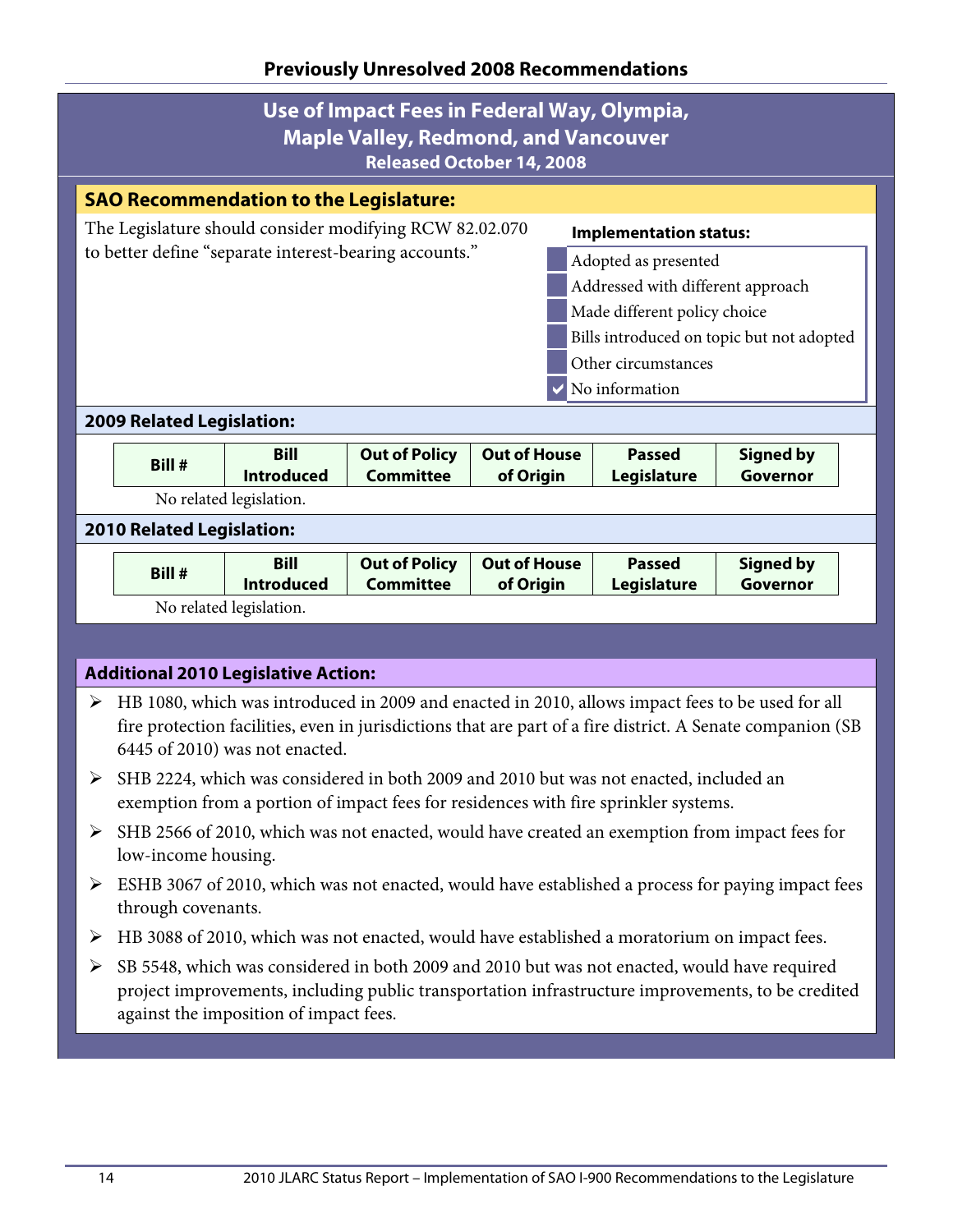# <span id="page-18-1"></span><span id="page-18-0"></span>**Previously Unresolved 2007 Recommendations**

# **Department of Health: Health Professions Quality Assurance (HPQA) Released August 21, 2007**

## *About the audit:*

In May 2006, the Governor asked the State Auditor's Office to review the state's processes for regulating health professionals and to recommend ways to improve the licensing and discipline of health care providers to protect patients. The Governor also asked the State Auditor to recommend ways to conduct national criminal background checks on health care license applicants and on existing practitioners. This audit includes seven recommendations to the Legislature, five of which were already resolved and the remaining two of which are included below.

#### **SAO Recommendation to the Legislature:**

The Legislature should amend the Written Operating Agreement statute between HPQA and the boards and commissions to include negotiated performance-based provisions. The amendment should include: (1) a requirement that the written agreements are reviewed annually and revised as needed to continually drive performance to protect the public's interests; (2) set an effective date as a deadline for these agreements to be revised and to become operational; (3) require the results of

#### **Implementation status:**

- Adopted as presented
- Addressed with different approach
- Made different policy choice
- Bills introduced on topic but not adopted
- Other circumstances
- No information

the key performance measures (as appropriate to protect confidentiality) be posted on the Web sites of HPQA and each board and commission.

| Bill #   | <b>Bill</b><br><b>Introduced</b> | <b>Out of Policy</b><br><b>Committee</b> | <b>Out of House</b><br>of Origin | <b>Passed</b><br>Legislature | <b>Signed by</b><br>Governor |
|----------|----------------------------------|------------------------------------------|----------------------------------|------------------------------|------------------------------|
| HB 2906  |                                  |                                          |                                  |                              |                              |
| SHB 2907 |                                  |                                          |                                  |                              |                              |
| SSB 6458 |                                  |                                          |                                  |                              |                              |
| SSB 6506 |                                  |                                          |                                  |                              |                              |

### **2008 Related Legislation:**

#### **2009 Related Legislation:**

| Bill #                  | <b>Bill</b>       | <b>Out of Policy</b> | <b>Out of House</b> | <b>Passed</b> | <b>Signed by</b> |  |
|-------------------------|-------------------|----------------------|---------------------|---------------|------------------|--|
|                         | <b>Introduced</b> | Committee            | of Origin           | Legislature   | Governor         |  |
| No related legislation. |                   |                      |                     |               |                  |  |

#### **2010 Related Legislation:**

| Bill #                  | <b>Bill</b>       | <b>Out of Policy</b> | <b>Out of House</b> | <b>Passed</b> | Signed by |  |
|-------------------------|-------------------|----------------------|---------------------|---------------|-----------|--|
|                         | <b>Introduced</b> | Committee            | of Origin           | Legislature   | Governor  |  |
| No related legislation. |                   |                      |                     |               |           |  |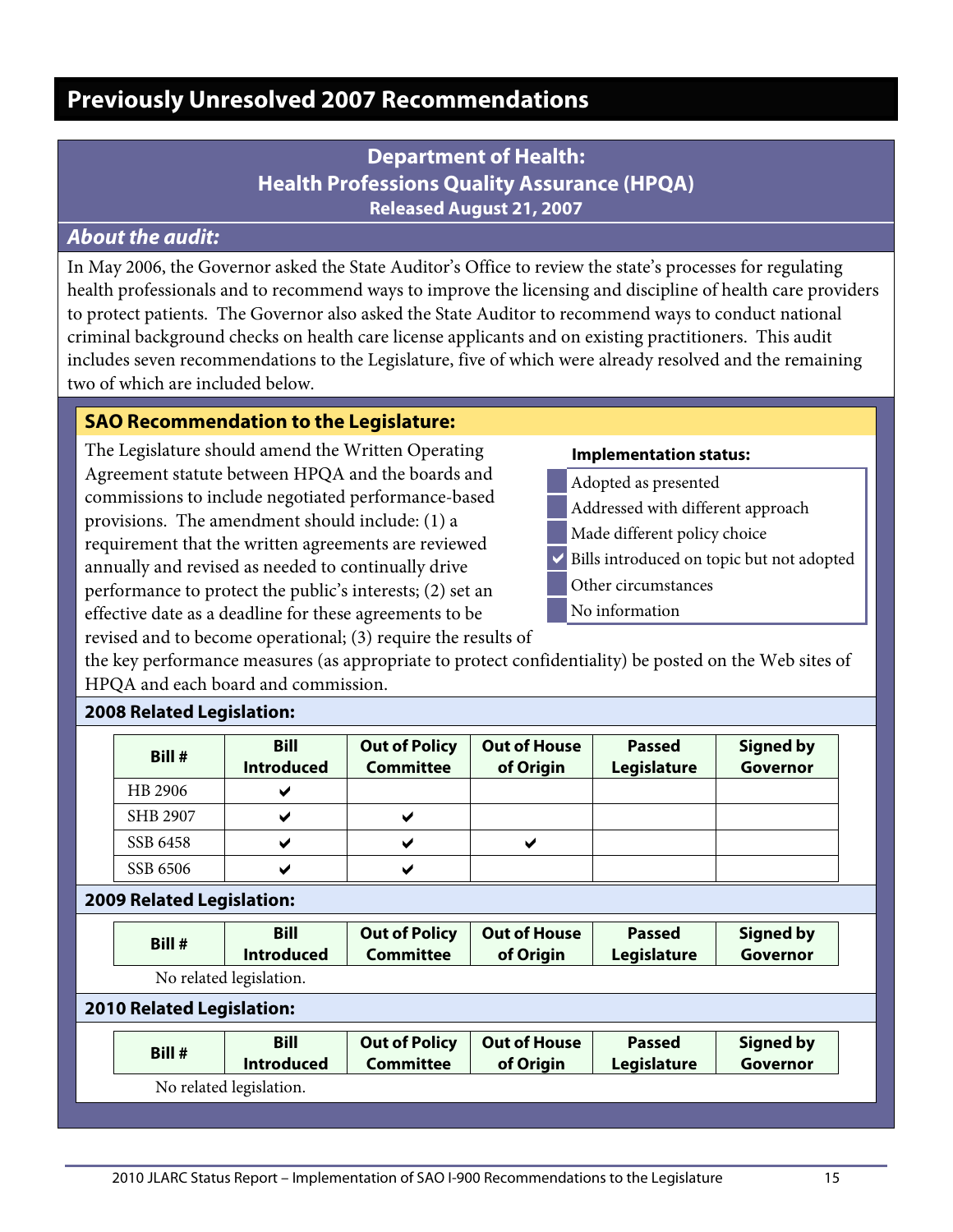# **Department of Health: Health Professions Quality Assurance (HPQA) Released August 21, 2007**

### **Comments:**

Three of the 2008 bills proposed changes to the Written Operating Agreement statute, but those changes did not mirror exactly the changes recommended by the SAO audit. The fourth, HB 2906, and the original version of SB 6506 created a new State Medical Board for Safety and Quality. These two bills included a section regarding establishment and annual review of performance measures. None of these bills passed the Legislature.

As additional information, 4SHB 1103 of 2008, which the Legislature enacted, directs the Medical Quality Assurance Commission and the Nursing Care Quality Assurance Commission to conduct pilot projects to evaluate the effect of granting these commissions additional authority over budget development, spending, and staffing. The pilot projects include development of performance-based expectations, including identification of key performance measures. The Secretary of Health and the Commissions must report to the Legislature and the Governor on the results of these pilot projects by December 2013.

## **SAO Recommendation to the Legislature:**

For all registered professions, the Legislature should review and modify as needed existing laws that allow individuals to be credentialed with no educational or experience requirements.

#### **Implementation status:**

- Adopted as presented
- Addressed with different approach
- Made different policy choice
- Bills introduced on topic but not adopted
- Other circumstances
- No information

#### **2008 Related Legislation:**

| Bill #                           | <b>Bill</b><br><b>Introduced</b> | <b>Out of Policy</b><br><b>Committee</b> | <b>Out of House</b><br>of Origin | <b>Passed</b><br>Legislature        | <b>Signed by</b><br>Governor |
|----------------------------------|----------------------------------|------------------------------------------|----------------------------------|-------------------------------------|------------------------------|
|                                  | No related legislation.          |                                          |                                  |                                     |                              |
| <b>2009 Related Legislation:</b> |                                  |                                          |                                  |                                     |                              |
| Bill #                           | <b>Bill</b><br><b>Introduced</b> | <b>Out of Policy</b><br><b>Committee</b> | <b>Out of House</b><br>of Origin | <b>Passed</b><br>Legislature        | <b>Signed by</b><br>Governor |
|                                  | No related legislation.          |                                          |                                  |                                     |                              |
| <b>2010 Related Legislation:</b> |                                  |                                          |                                  |                                     |                              |
| Bill #                           | <b>Bill</b><br><b>Introduced</b> | <b>Out of Policy</b><br><b>Committee</b> | <b>Out of House</b><br>of Origin | <b>Passed</b><br><b>Legislature</b> | <b>Signed by</b><br>Governor |
|                                  | No related legislation.          |                                          |                                  |                                     |                              |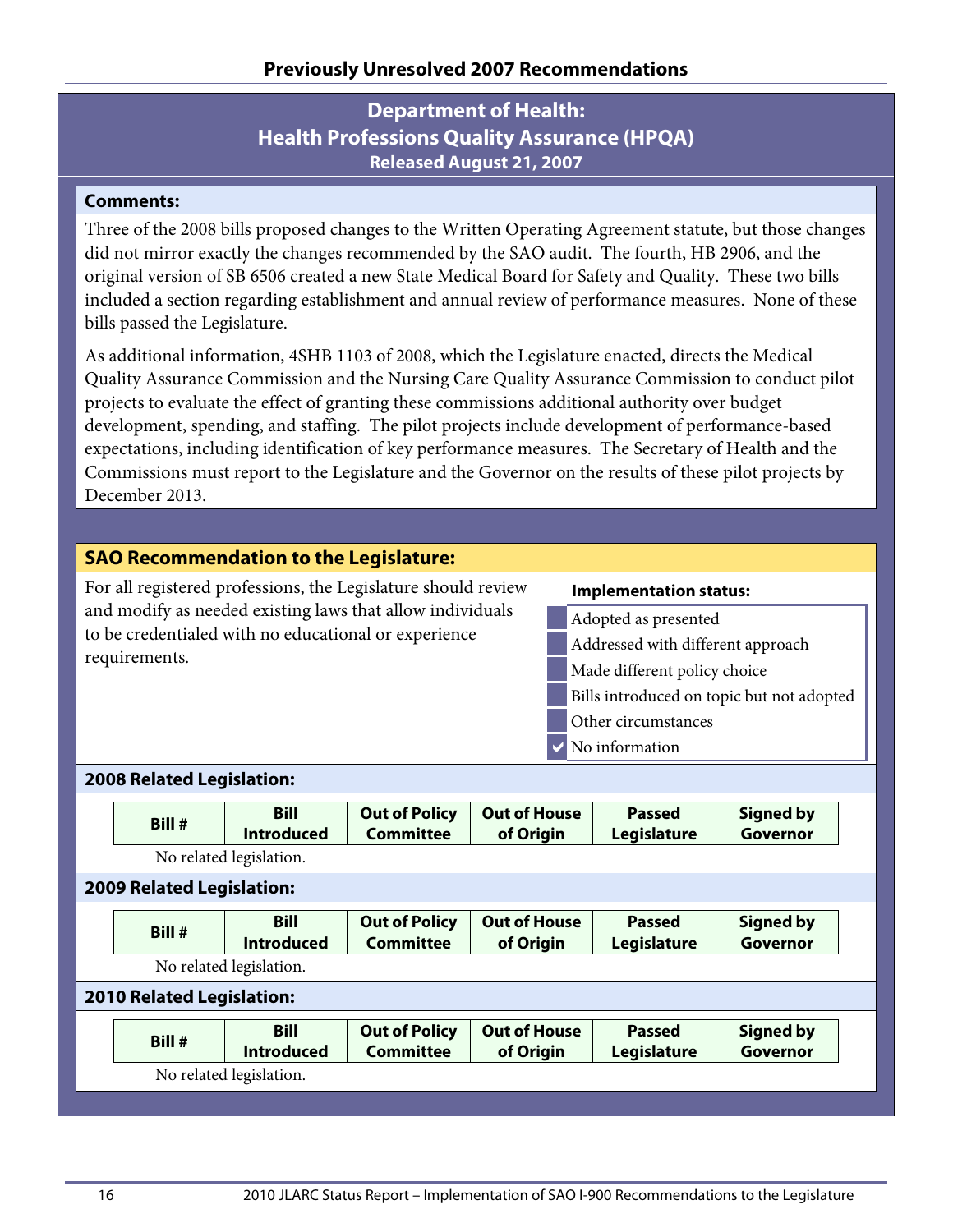# **Department of Health: Health Professions Quality Assurance (HPQA) Released August 21, 2007**

- SHB 2430 of 2010, which was enacted, creates the new profession of cardiovascular invasive specialist.
- ESHB 2876 of 2010, which was enacted, requires adoption of new rules on chronic, noncancer pain management.
- SB 6227 of 2010, which was enacted, permits opticianry students to practice under the supervision of a licensed dispensing optician, optometrist, or ophthalmologist. A House companion (HB 2462) was also introduced, but it was not enacted.
- $\triangleright$  SB 6297 of 2010, which was enacted, places the regulation of speech-language pathology assistants under the Board of Hearing and Speech. A House companion (HB 2803) was also introduced, but not enacted.
- The 2010 Supplemental Operating Budget (ESSB 6444) provides funding for Nursing Care Quality Assurance Commission programs related to discipline, impaired practitioner programs, and expedited credentialing. However, the Governor vetoed this provision.
- ESSB 6582 of 2010, which was enacted, requires the Nursing Care Quality Assurance Commission to permit alternate paths for nursing assistant certification. A House companion (HB 2766) was also introduced, but not enacted.
- $\triangleright$  SB 6627 of 2010, which was enacted, authorizes pharmacists to accept prescriptions written by a licensed advanced registered nurse practitioner in any province of Canada or state of the United States that shares a common border with the state of Washington. A House companion (HB 2757) was also introduced, but not enacted.
- $\triangleright$  SSB 6884 of 2010, which was enacted, defines juvenile probation officers and juvenile court employees who provide evidence-based programs approved by DSHS' Juvenile Rehabilitation Administration as agency-affiliated counselors.
- HB 2391 of 2010, which was not enacted, would have required certain providers to complete a pain management education program.
- HB 2400 and SB 6811 of 2010, which were not enacted, would have placed the regulation of naturopathy under an independent board.
- $\triangleright$  HB 2543 of 2010, which was not enacted, would have changed procedures of the Medical Quality Assurance Commission relating to complainants.
- HB 2544 of 2010, which was not enacted, would have required informed consent before the administration of any drug to which a patient has a known allergy.
- $\triangleright$  HB 2761 of 2010, which was not enacted, would have by expanded the types of facilities where dental hygienists could work without dental supervision.
- $\triangleright$  HB 2888 of 2010, which was not enacted, would have required pharmacy technicians to complete continuing education requirements established in rule by the Board of Pharmacy.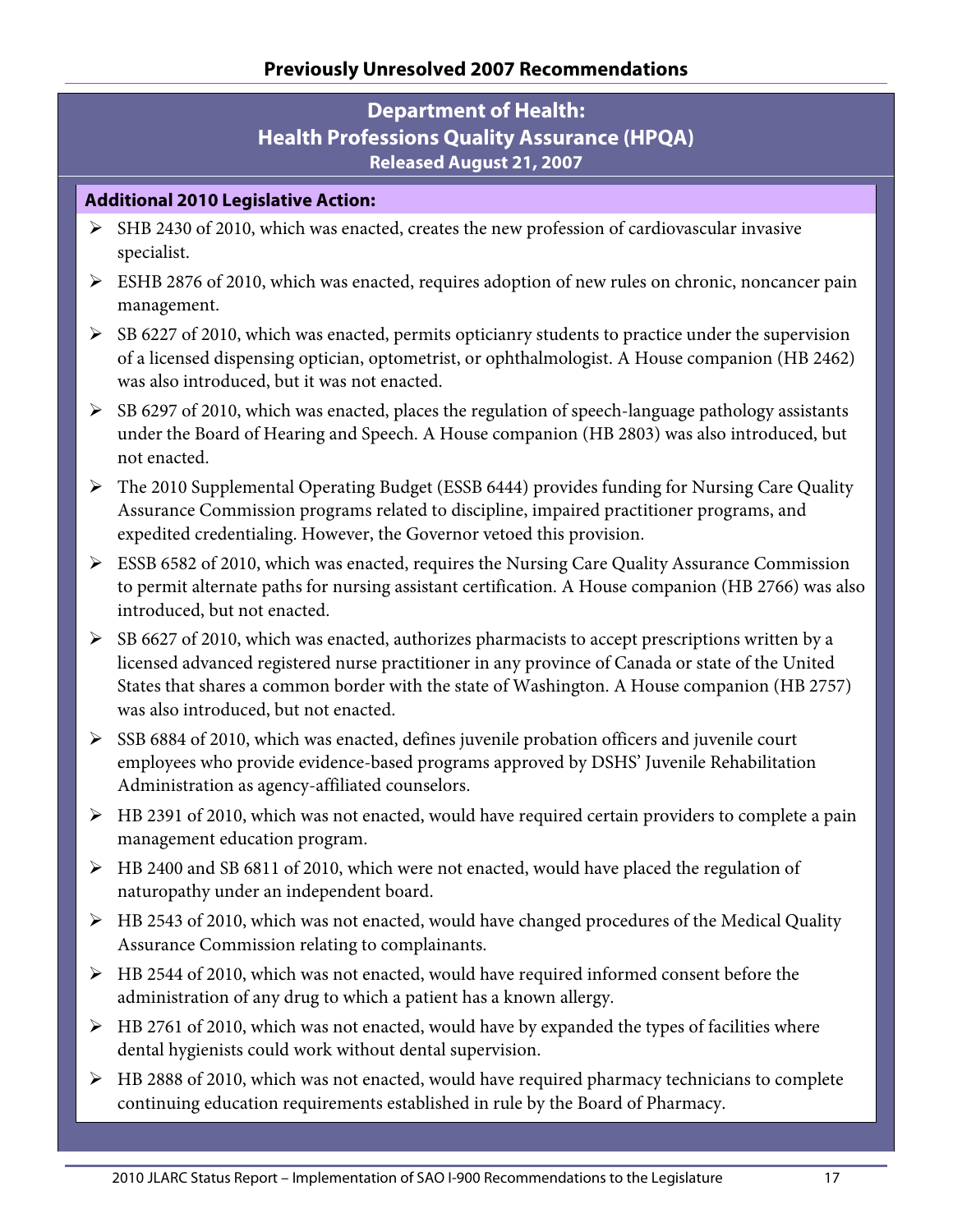# **Department of Health: Health Professions Quality Assurance (HPQA) Released August 21, 2007**

- HB 2989 and SB 6708 of 2010, which were not enacted, would have expanded the types of practitioners under whose order and direction a respiratory care practitioner may practice.
- ESHB 3072 and SB 6773 of 2010, which were not enacted, would have allowed occupational therapists to provide wound care under certain circumstances. (Note: These bills were not companions.)
- $\triangleright$  SB 6305 of 2010, which was not enacted, would have tasked the Medical Quality Assurance Commission with developing an evidence-based prescriber education program.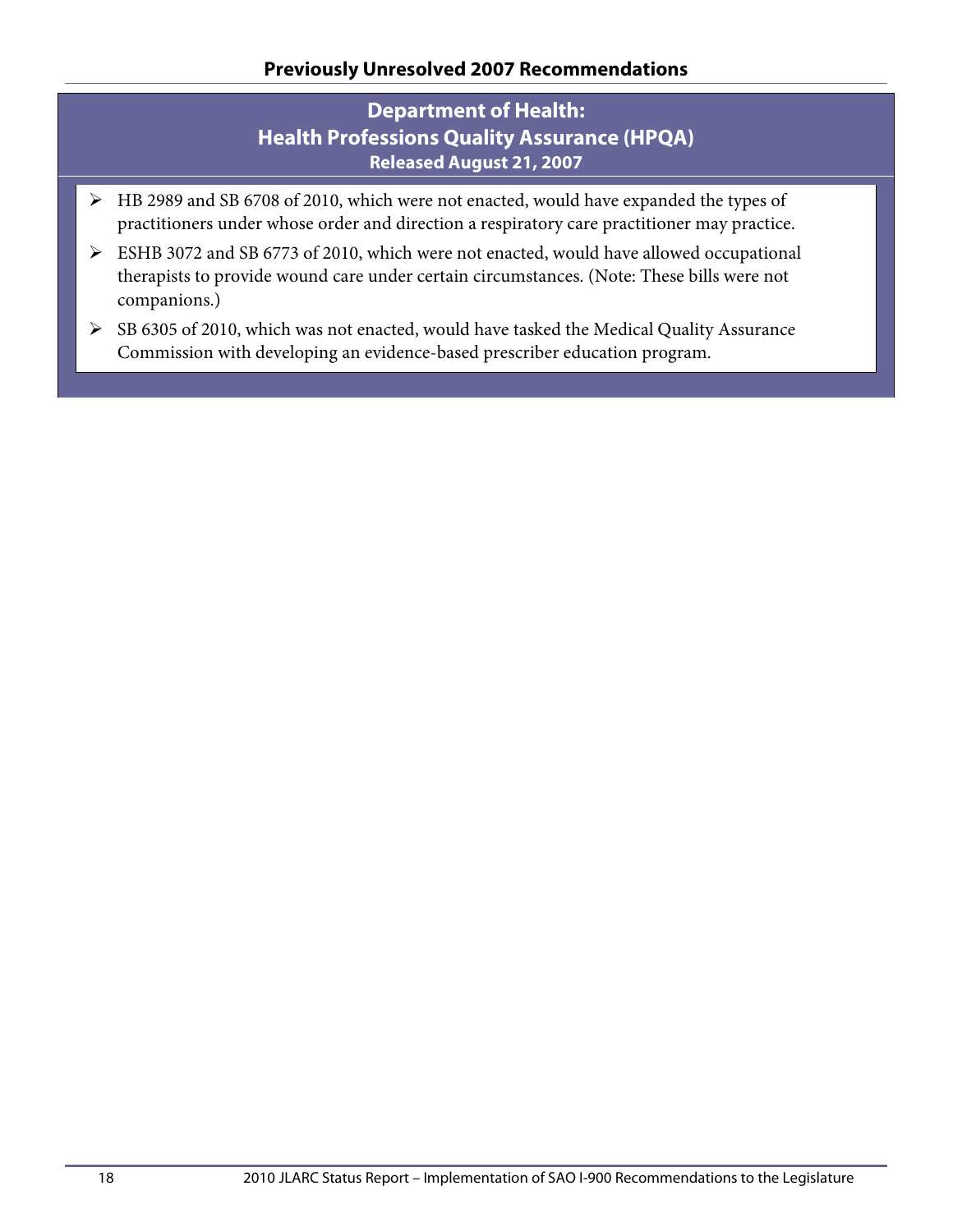## **Educational Service Districts (ESDs) Released September 18, 2007**

# <span id="page-22-0"></span>*About the audit:*

This audit addresses the following topics with regard to Educational Service Districts: operations costs; the contracting process and monitoring of contracts; and compliance of operations with statutory authority. The audit also compares Washington ESDs with similar organizations in other states, and examines best practices for providing cost-effective services and programs to school districts. This audit includes four recommendations to the Legislature, two of which were already resolved and the remaining two of which are included below.

#### **SAO Recommendation to the Legislature:**

The Legislature should remove ESD Superintendents' responsibility from the regulatory functions of RCW 28A.310.260 in relation to member school district staff code of conduct violations.

#### **Implementation status:**

Adopted as presented Addressed with different approach Made different policy choice Bills introduced on topic but not adopted Other circumstances No information

#### **2008 Related Legislation:**

| Bill #                           | <b>Bill</b><br><b>Introduced</b> | <b>Out of Policy</b><br><b>Committee</b> | <b>Out of House</b><br>of Origin | <b>Passed</b><br>Legislature | <b>Signed by</b><br>Governor |
|----------------------------------|----------------------------------|------------------------------------------|----------------------------------|------------------------------|------------------------------|
|                                  | No related legislation.          |                                          |                                  |                              |                              |
| <b>2009 Related Legislation:</b> |                                  |                                          |                                  |                              |                              |
| Bill #                           | <b>Bill</b><br><b>Introduced</b> | <b>Out of Policy</b><br><b>Committee</b> | <b>Out of House</b><br>of Origin | <b>Passed</b><br>Legislature | <b>Signed by</b><br>Governor |
|                                  | No related legislation.          |                                          |                                  |                              |                              |
| <b>2010 Related Legislation:</b> |                                  |                                          |                                  |                              |                              |
| Bill #                           | <b>Bill</b><br><b>Introduced</b> | <b>Out of Policy</b><br><b>Committee</b> | <b>Out of House</b><br>of Origin | <b>Passed</b><br>Legislature | <b>Signed by</b><br>Governor |
|                                  | No related legislation.          |                                          |                                  |                              |                              |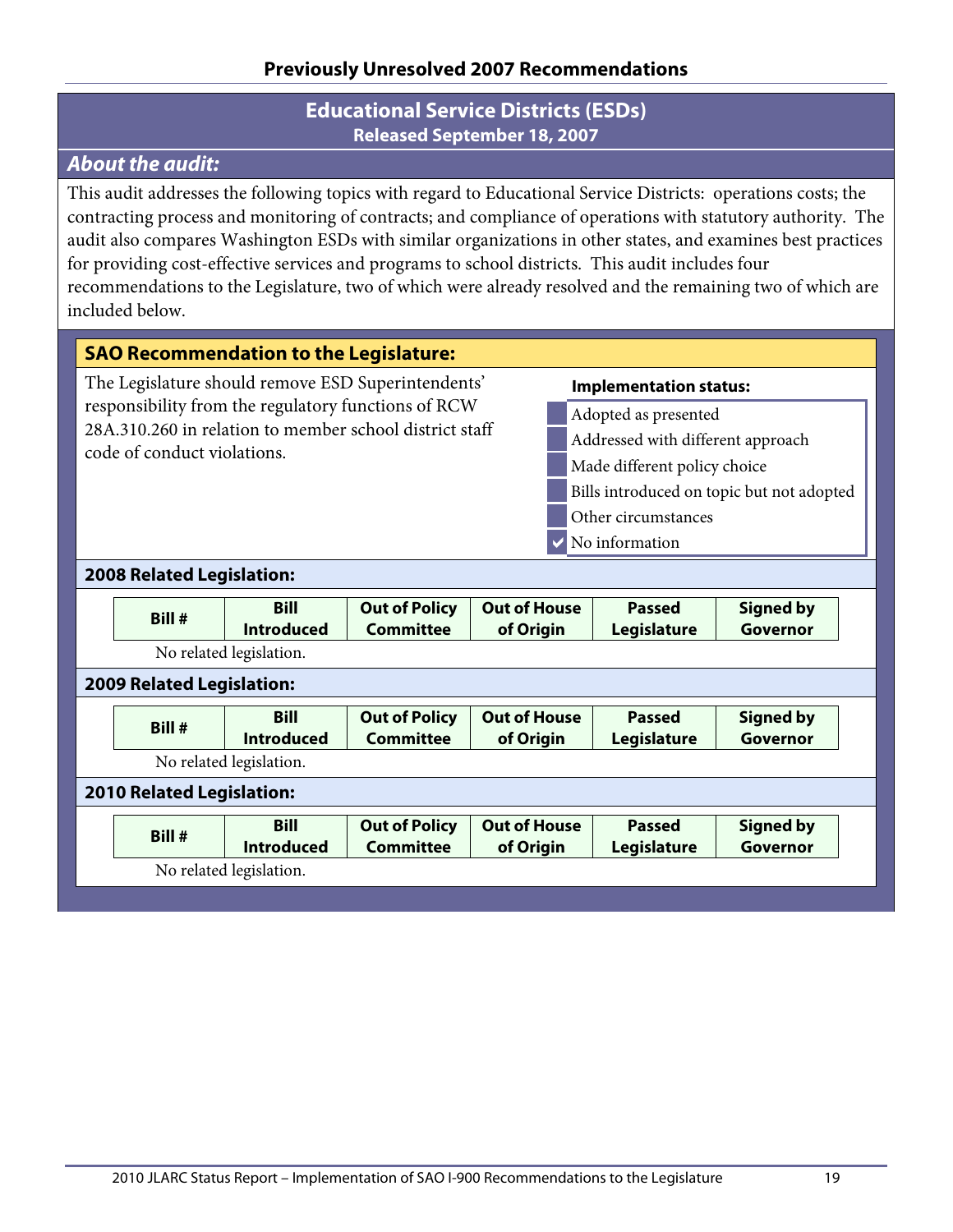## **Educational Service Districts (ESDs) Released September 18, 2007**

| Released September 18, 2007                   |                                                             |                         |                                                                 |                              |                                   |                  |  |  |
|-----------------------------------------------|-------------------------------------------------------------|-------------------------|-----------------------------------------------------------------|------------------------------|-----------------------------------|------------------|--|--|
| <b>SAO Recommendation to the Legislature:</b> |                                                             |                         |                                                                 |                              |                                   |                  |  |  |
|                                               |                                                             |                         | Washington policy-makers should undertake an evaluation         |                              | <b>Implementation status:</b>     |                  |  |  |
|                                               |                                                             |                         | or performance audit of the state's special education           |                              | Adopted as presented              |                  |  |  |
|                                               | delivery system in an effort to increase efficiency and use |                         |                                                                 |                              | Addressed with different approach |                  |  |  |
|                                               | existing infrastructure.                                    |                         |                                                                 | Made different policy choice |                                   |                  |  |  |
|                                               | Bills introduced on topic but not adopted                   |                         |                                                                 |                              |                                   |                  |  |  |
|                                               | Other circumstances                                         |                         |                                                                 |                              |                                   |                  |  |  |
| No information                                |                                                             |                         |                                                                 |                              |                                   |                  |  |  |
|                                               |                                                             |                         |                                                                 |                              |                                   |                  |  |  |
|                                               | <b>2008 Related Legislation:</b>                            |                         |                                                                 |                              |                                   |                  |  |  |
|                                               |                                                             | <b>Bill</b>             | <b>Out of Policy</b>                                            | <b>Out of House</b>          | <b>Passed</b>                     | <b>Signed by</b> |  |  |
|                                               | Bill #                                                      | <b>Introduced</b>       | <b>Committee</b>                                                | of Origin                    | Legislature                       | Governor         |  |  |
|                                               |                                                             |                         | Previous legislative mandates for studies on special education. |                              |                                   |                  |  |  |
|                                               | <b>2009 Related Legislation:</b>                            |                         |                                                                 |                              |                                   |                  |  |  |
|                                               | Bill #                                                      | <b>Bill</b>             | <b>Out of Policy</b>                                            | <b>Out of House</b>          | <b>Passed</b>                     | <b>Signed by</b> |  |  |
|                                               |                                                             | <b>Introduced</b>       | <b>Committee</b>                                                | of Origin                    | Legislature                       | Governor         |  |  |
|                                               |                                                             | No related legislation. |                                                                 |                              |                                   |                  |  |  |
|                                               | <b>2010 Related Legislation:</b>                            |                         |                                                                 |                              |                                   |                  |  |  |
|                                               |                                                             | <b>Bill</b>             | <b>Out of Policy</b>                                            | <b>Out of House</b>          | <b>Passed</b>                     | <b>Signed by</b> |  |  |
|                                               | Bill #                                                      | <b>Introduced</b>       | <b>Committee</b>                                                | of Origin                    | Legislature                       | Governor         |  |  |
|                                               |                                                             | No related legislation. |                                                                 |                              |                                   |                  |  |  |
|                                               | <b>Comments:</b>                                            |                         |                                                                 |                              |                                   |                  |  |  |
|                                               |                                                             |                         |                                                                 |                              |                                   |                  |  |  |

The Legislature received studies in this subject area, for example, the K-12 Special Education performance audit conducted by JLARC in 2001 (Report 01-11) and the Special Education Excess Cost Accounting and Reporting Requirements study conducted by JLARC in 2006 (Report 06-3).

## **Additional 2010 Legislative Action:**

 $\triangleright$  An early version of the 2010 Supplemental Operating Budget, which was adopted by the House Ways & Means Committee but was not included in the enacted budget, required the Joint Legislative Audit and Review Committee to conduct a review of the special education safety net focusing on: 1) a review of the administrative and procedural changes to the safety net award process since its inception, and the impact of those changes on program implementation; 2) an analysis of safety net spending over time, including an analysis of the primary factors explaining changes in safety net expenditures over time; and, 2) a comparison of Washington's safety net program with programs with a similar purpose in other states, including an analysis of eligibility thresholds, application procedures and timelines, and auditing practices.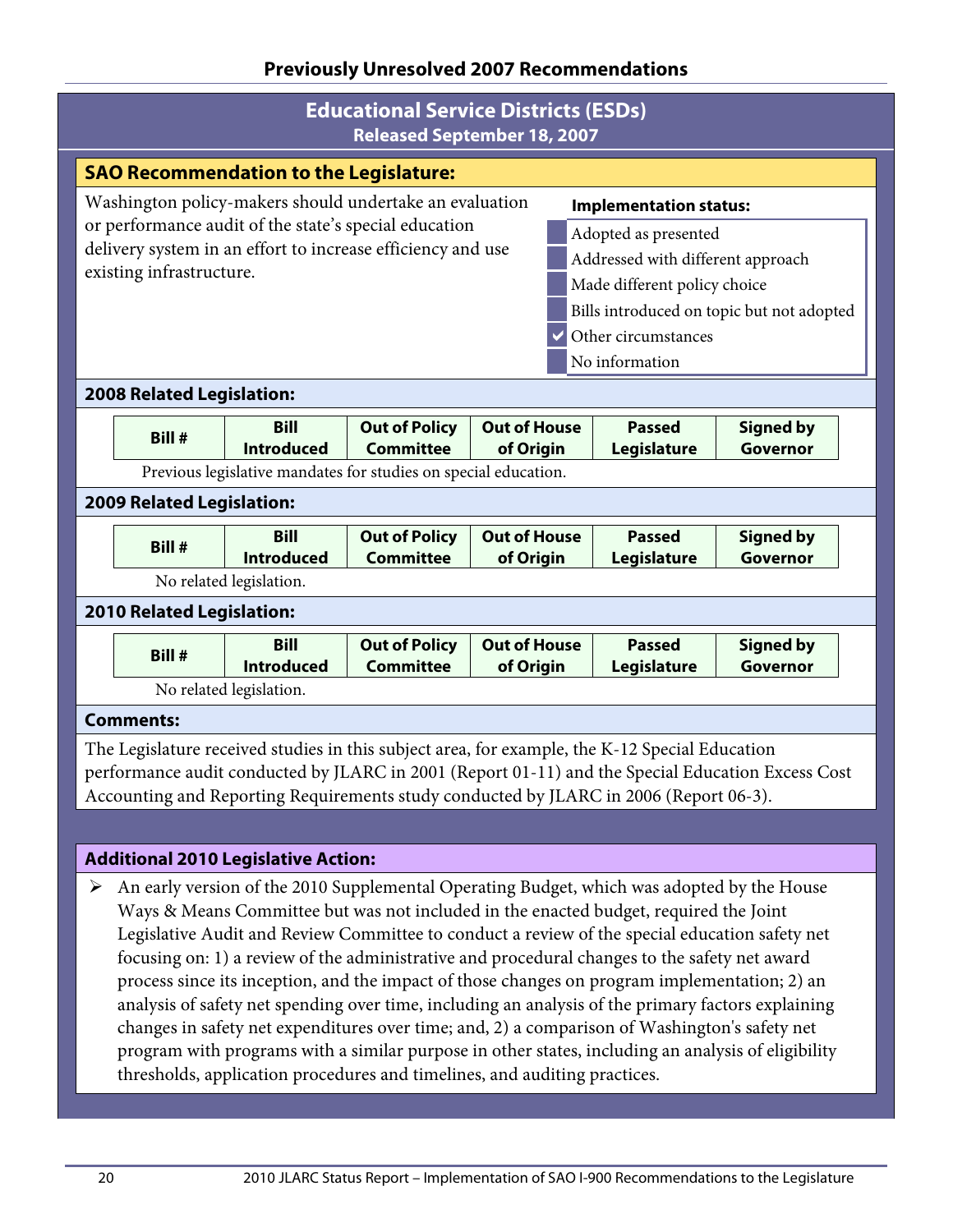# **Washington State Department of Transportation (WSDOT): Managing and Reducing Congestion in Puget Sound Released October 10, 2007**

# <span id="page-24-0"></span>*About the audit:*

This audit examines 1) the effectiveness of WSDOT's current highway investments and infrastructure utilizations given current and projected highway user volume over the next five years; and 2) the financial and non-financial costs of any recommended improvements over the next five years. The audit evaluates how current highway investments and infrastructure and possible highway investments and infrastructure can: minimize congestion for the greatest possible majority of highway users; maximize vehicle throughput; and maximize highway user throughput. This audit includes four recommendations to the Legislature, three of which were already resolved and the remaining one of which is included below.

## **SAO Recommendation to the Legislature:**

The Legislature should empower a single body – either WSDOT or a new regional transportation entity for the Puget Sound Region – to allow for a more integrated approach to planning for congestion reduction.

#### **Implementation status:**

- Adopted as presented
- Addressed with different approach
- Made different policy choice
- $\vee$  Bills introduced on topic but not adopted
- Other circumstances
- No information

#### **2008 Related Legislation:**

| Bill #           | <b>Bill</b><br><b>Introduced</b> | <b>Out of Policy</b><br><b>Committee</b> | <b>Out of House</b><br>of Origin | <b>Passed</b><br>Legislature | <b>Signed by</b><br>Governor |
|------------------|----------------------------------|------------------------------------------|----------------------------------|------------------------------|------------------------------|
| HB 3311          |                                  |                                          |                                  |                              |                              |
| <b>ESSB 6771</b> |                                  | ✔                                        | v                                |                              |                              |
| SB 6772          |                                  |                                          |                                  |                              |                              |

#### **2009 Related Legislation:**

| Bill #  | <b>Bill</b><br><b>Introduced</b> | <b>Out of Policy</b><br><b>Committee</b> | <b>Out of House</b><br>of Origin | <b>Passed</b><br>Legislature | <b>Signed by</b><br>Governor |
|---------|----------------------------------|------------------------------------------|----------------------------------|------------------------------|------------------------------|
| HB 2037 |                                  |                                          |                                  |                              |                              |
| SB 6064 |                                  |                                          |                                  |                              |                              |

#### **2010 Related Legislation:**

| Bill #                 | <b>Bill</b>       | <b>Out of Policy</b> | <b>Out of House</b> | <b>Passed</b> | <b>Signed by</b> |  |  |
|------------------------|-------------------|----------------------|---------------------|---------------|------------------|--|--|
|                        | <b>Introduced</b> | <b>Committee</b>     | of Origin           | Legislature   | Governor         |  |  |
| No related legislation |                   |                      |                     |               |                  |  |  |

No related legislation.

#### **Comments:**

The Legislature explored this concept with legislation in both 2008 and 2009, as it has in previous sessions. None of these bills passed the Legislature.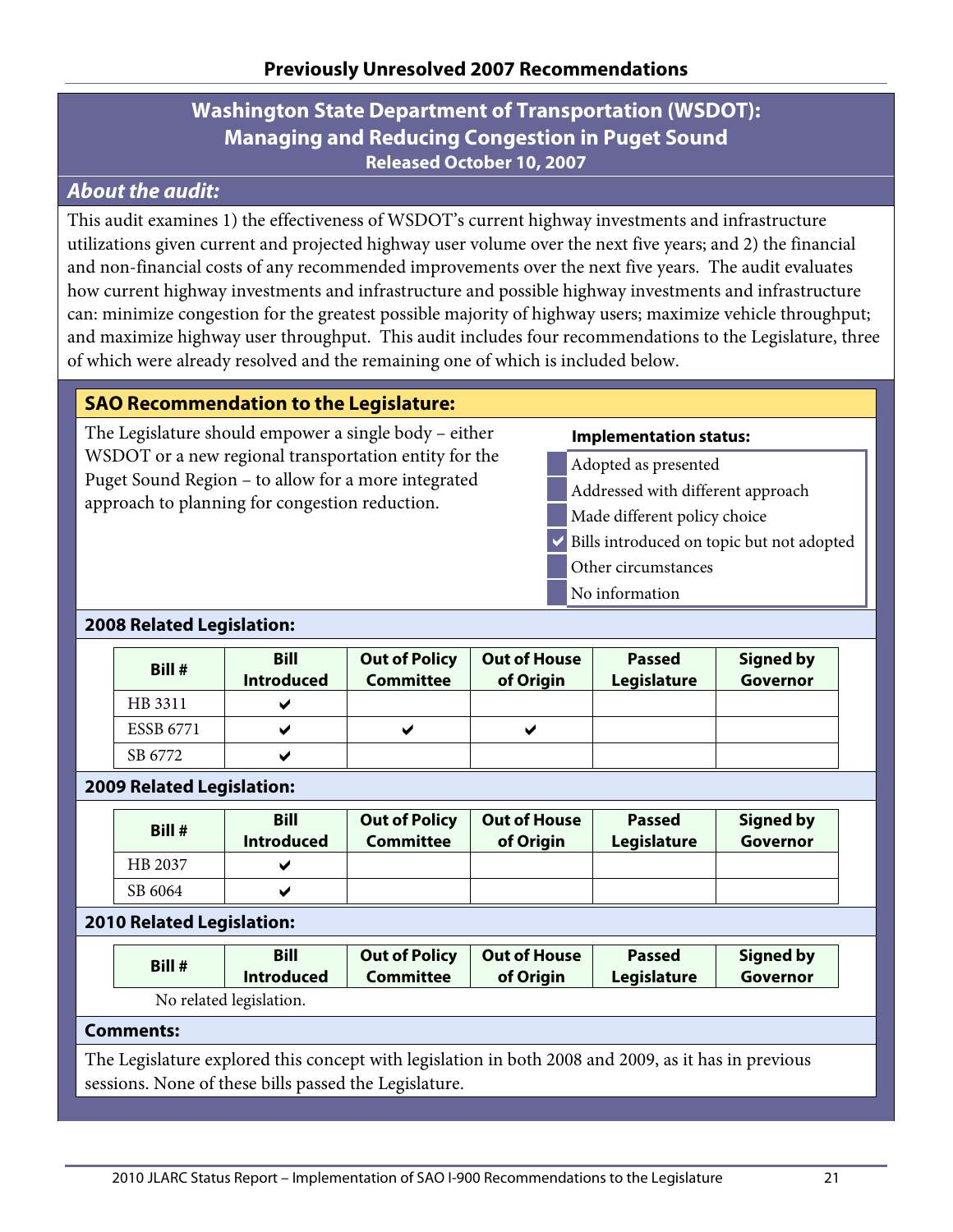# **Washington State Department of Transportation (WSDOT): Managing and Reducing Congestion in Puget Sound Released October 10, 2007**

- The Joint Transportation Committee held a meeting on 7/7/09: Tolling Operations Costs Expert Review Panel.
- The Joint Transportation Committee held a meeting on 7/30/09: Tolling Operations Costs Expert Review Panel.
- The Joint Transportation Committee held a meeting on 9/9/09: Tolling Operations Costs Expert Review Panel.
- $\triangleright$  The Joint Transportation Committee held a meeting on 12/2/09: Tolling Operations Costs Expert Review Panel.
- The House Transportation Committee held a work session on 12/3/09: Toll Operations Update.
- The Senate Transportation Committee held a work session on 12/3/09: Department of Transportation Tolling Program.
- The House Transportation Committee held a work session on 1/20/10: 2009 State Route 520 Legislative Work Group Report.
- The Senate Transportation Committee held a work session on 1/21/10: Statewide Tolling Program Update.
- The House Transportation Committee held a work session on 1/25/10: Washington State Department of Transportation Tolling Studies.
- The Joint Transportation Committee held a meeting on 5/11/10: SR 520 Update and Update on SR 520 Toll Collection System RFP.
- The 2010 Supplemental Transportation Budget (ESSB 6381) includes the following requirements for WSDOT related to tolling: consider transitioning to all electronic tolling on the Tacoma Narrows bridge toll facility and discontinuing a cash toll option; review, and revise where appropriate, current signage and ingress/egress locations on the state route number 167 high occupancy toll lanes pilot project; prepare a comprehensive tolling study of the Interstate 5 express lanes to determine the feasibility of administering tolls within the corridor; and work with the Washington State Transportation Commission, the Oregon State Department of Transportation, and the Oregon State Transportation Commission to analyze and review potential options for a bi-state, toll setting framework. WSDOT must also scope unfunded state highway projects consistent with achieving statutory transportation system policy goals of economic vitality, preservation, safety, mobility, environment, and stewardship. The budget requires the Transportation Commission to work with WSDOT's Economic Partnerships (Program K) in conducting a best practices review of non-toll, public-private partnerships. And the Joint Transportation Committee must conduct a study to establish a statewide blueprint for public transportation that will serve to guide state investments in public transportation.
- ESSB 6392 of 2010, which was enacted, allows the use of the proceeds from the State Route 520 bridge toll-backed bonds to be spent on any aspect of the SR 520 bridge replacement and high occupancy vehicle program. A House companion (SHB 2929) was also introduced, but not enacted.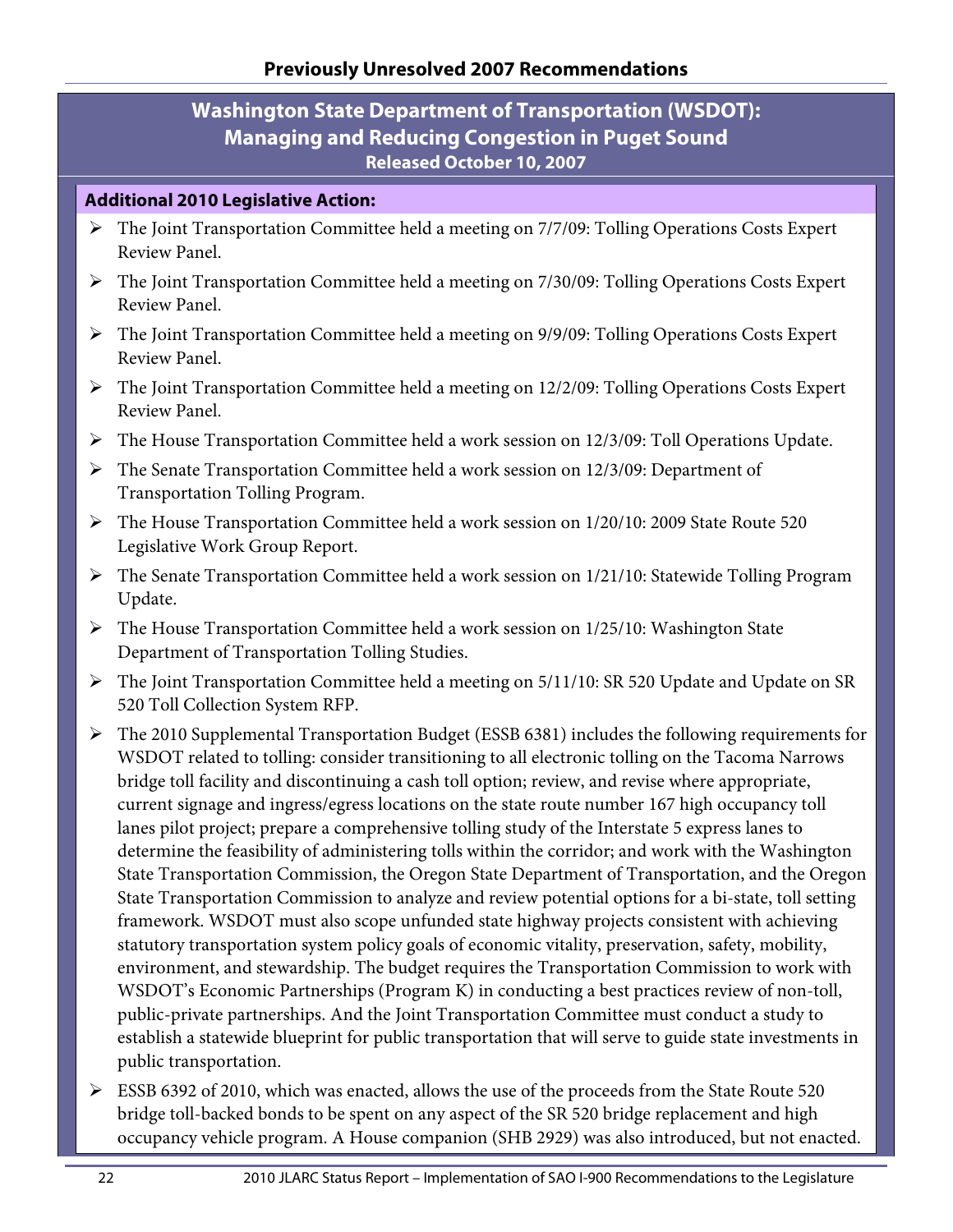# **Washington State Department of Transportation (WSDOT): Managing and Reducing Congestion in Puget Sound Released October 10, 2007**

- ESSB 6499 of 2010, which was enacted, allows for the detection and issuance of photo tolls, and shifts responsibility for toll infractions from the Washington State Patrol and the court system to WSDOT. A House companion (SHB 2897) was also introduced, but not enacted.
- SHB 2941 of 2010, which was not enacted, would have authorized tolling in express toll lanes on I-405 between Interstate 5 and the city of Bellevue. WSDOT would also have been required to conduct a traffic and revenue analysis of a 40-mile continuous express toll lane system that includes SR 167 and I-405 to develop a financing plan to fund improvements in the corridor for the Governor and the Legislature by January 2011.
- $\triangleright$  SB 6505 of 2010, which was not enacted, related to the authorization, administration, and collection of tolls on the State Route 99 Alaskan Way viaduct corridor.
- $\triangleright$  SB 6506 of 2010, which was not enacted, related to the authorization, administration, and collection of tolls on Interstate 90 and State Route 520 floating bridge corridor.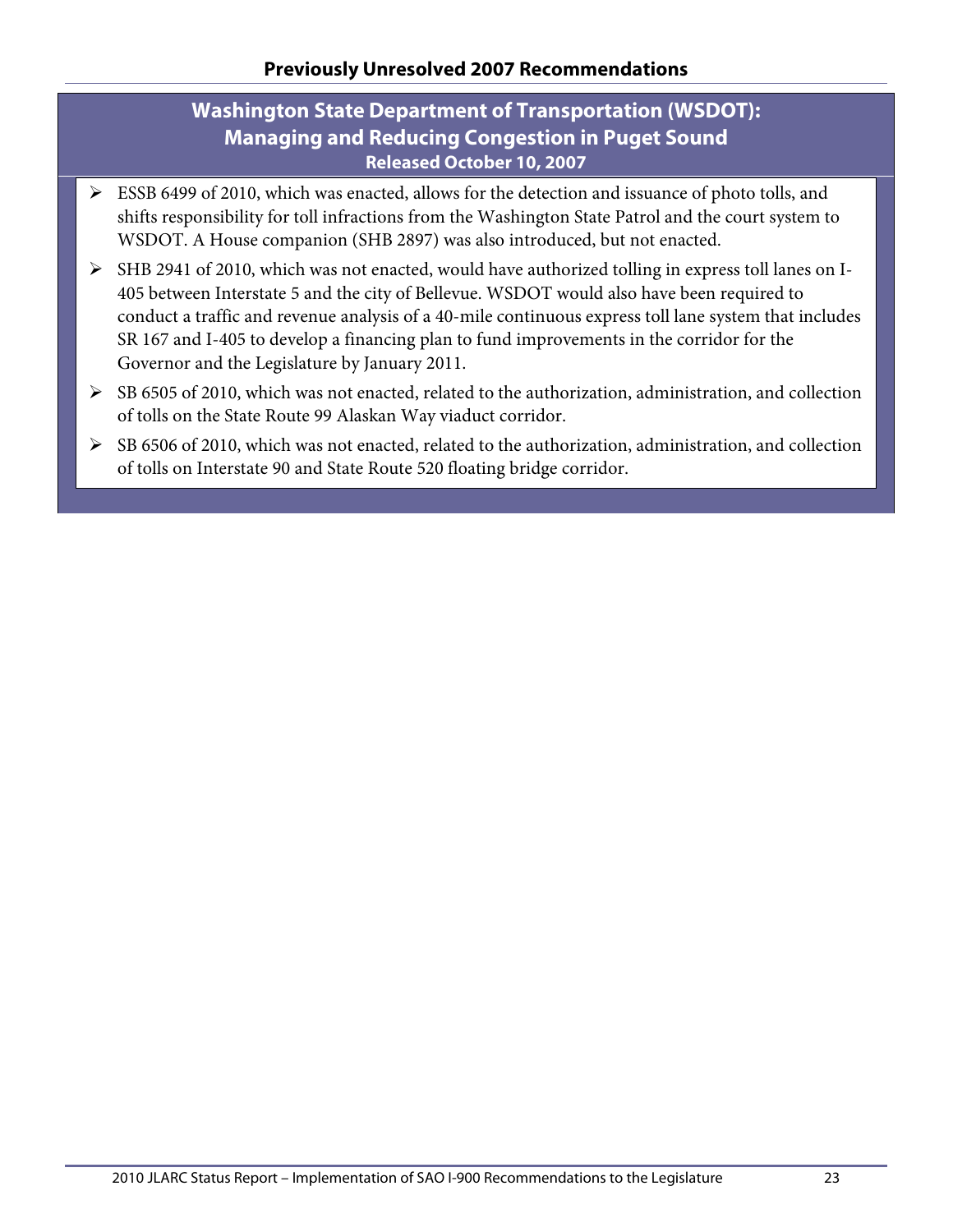## **Washington State Department of Transportation (WSDOT): Administration and Overhead Released November 15, 2007**

## <span id="page-27-0"></span>*About the audit:*

This audit focuses on six operational areas within the Department of Transportation: 1) human resources; 2) expenditure accounting; 3) payroll; 4) cash receipts; 5) internal audit; and 6) ONE-DOT. ONE-DOT discusses more fully integrating the business functions of the ferry system into those of the Department. This audit includes two recommendations to the Legislature.

## **SAO Recommendation to the Legislature:**

The Legislature should change the current payroll structure to include 26 annual pay periods and should eliminate midperiod personnel changes by allowing changes only at the beginning of a pay period.

#### **Implementation status:**

Adopted as presented

- Addressed with different approach
- Made different policy choice
- Bills introduced on topic but not adopted
- Other circumstances
- $\vee$  No information

#### **2008 Related Legislation:**

| Bill #                           | <b>Bill</b><br><b>Introduced</b> | <b>Out of Policy</b><br><b>Committee</b> | <b>Out of House</b><br>of Origin | <b>Passed</b><br>Legislature | <b>Signed by</b><br>Governor |
|----------------------------------|----------------------------------|------------------------------------------|----------------------------------|------------------------------|------------------------------|
|                                  | No related legislation.          |                                          |                                  |                              |                              |
| <b>2009 Related Legislation:</b> |                                  |                                          |                                  |                              |                              |
| Bill #                           | <b>Bill</b><br><b>Introduced</b> | <b>Out of Policy</b><br><b>Committee</b> | <b>Out of House</b><br>of Origin | <b>Passed</b><br>Legislature | <b>Signed by</b><br>Governor |
|                                  | No related legislation.          |                                          |                                  |                              |                              |
| <b>2010 Related Legislation:</b> |                                  |                                          |                                  |                              |                              |
| Bill #                           | <b>Bill</b><br><b>Introduced</b> | <b>Out of Policy</b><br><b>Committee</b> | <b>Out of House</b><br>of Origin | <b>Passed</b><br>Legislature | <b>Signed by</b><br>Governor |
|                                  | No related legislation.          |                                          |                                  |                              |                              |